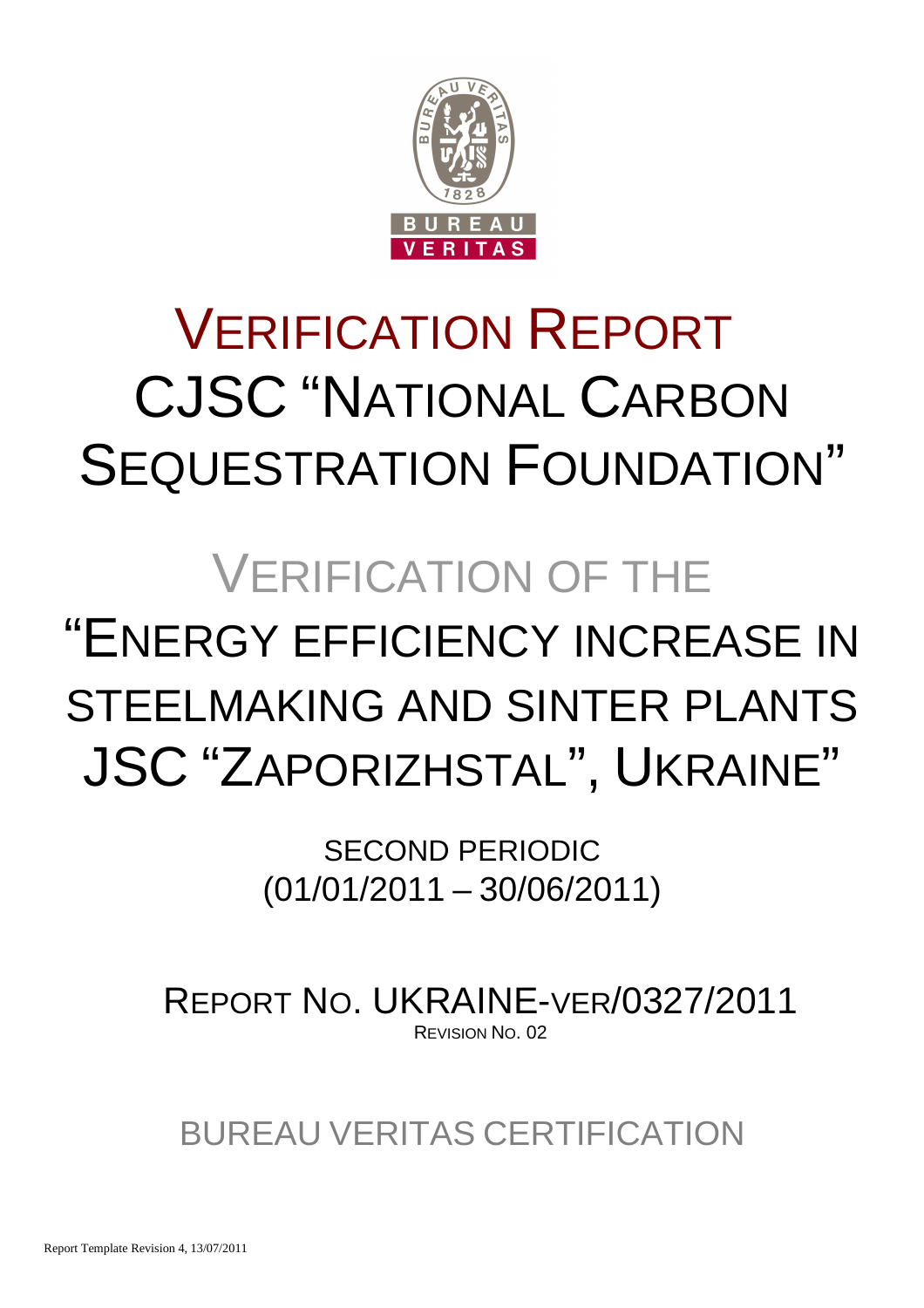

| Date of first issue:<br>01/09/2011                                                                                                                                                                                                                                                                                                                                                                                                                                                                                                                                                                                                                                                                                                  | Organizational unit:                 | <b>Bureau Veritas Certification Holding SAS</b>                                          |  |
|-------------------------------------------------------------------------------------------------------------------------------------------------------------------------------------------------------------------------------------------------------------------------------------------------------------------------------------------------------------------------------------------------------------------------------------------------------------------------------------------------------------------------------------------------------------------------------------------------------------------------------------------------------------------------------------------------------------------------------------|--------------------------------------|------------------------------------------------------------------------------------------|--|
| Client:<br><b>CJSC</b> "National Carbon Sequestration<br>Foundation"                                                                                                                                                                                                                                                                                                                                                                                                                                                                                                                                                                                                                                                                | Client ref.:<br><b>Yuriy Fedorov</b> |                                                                                          |  |
| Summary:<br>Bureau Veritas Certification has made the second periodic verification of the JI project "Energy efficiency<br>increase in steelmaking and sinter plants JSC "Zaporizhstal", Ukraine", JI Registration Reference<br>Number UA1000272, project of CJSC "National Carbon Sequestration Foundation" located in Zaporizhzha,<br>Ukraine and applying JI specific approach, on the basis of UNFCCC criteria for the JI, as well as criteria given<br>to provide for consistent project operations, monitoring and reporting. UNFCCC criteria refer to Article 6 of the<br>Kyoto Protocol, the JI rules and modalities and the subsequent decisions by the JI Supervisory Committee, as<br>well as the host country criteria. |                                      |                                                                                          |  |
| The verification scope is defined as a periodic independent review and ex post determination by the<br>Accredited Entity of the monitored reductions in GHG emissions during defined verification period, and<br>consisted of the following three phases: i) desk review of the project design and the baseline and monitoring<br>plan; ii) follow-up interviews with project stakeholders; iii) resolution of outstanding issues and the issuance of<br>the final verification report and opinion. The overall verification, from Contract Review to Verification Report &<br>Opinion, was conducted using Bureau Veritas Certification internal procedures.                                                                       |                                      |                                                                                          |  |
| The first output of the verification process is a list of Clarification Requests, Corrective Actions Requests,<br>Forward Actions Requests (CR, CAR and FAR), presented in Appendix A.                                                                                                                                                                                                                                                                                                                                                                                                                                                                                                                                              |                                      |                                                                                          |  |
| In summary, Bureau Veritas Certification confirms that the project is implemented as per determined changes.<br>Installed equipment being essential for generating emission reduction runs reliably and is calibrated<br>appropriately. The monitoring system is in place and the project is generating GHG emission reductions. The<br>GHG emission reduction is calculated accurately and without material errors, omissions, or misstatements, and<br>the ERUs issued totalize 56,719 tons of $CO2$ equivalents for the monitoring period 01/01/2011 - 30/06/2011.                                                                                                                                                               |                                      |                                                                                          |  |
| Our opinion relates to the project's GHG emissions and resulting GHG emission reductions reported and<br>related to the approved project baseline and monitoring, and its associated documents.                                                                                                                                                                                                                                                                                                                                                                                                                                                                                                                                     |                                      |                                                                                          |  |
| Report No.:<br>Subject Group:<br>UKRAINE-ver/0327/2011<br>JI                                                                                                                                                                                                                                                                                                                                                                                                                                                                                                                                                                                                                                                                        |                                      |                                                                                          |  |
| Project title:<br>"Energy efficiency increase in steelmaking and sinter<br>plants JSC "Zaporizhstal", Ukraine"                                                                                                                                                                                                                                                                                                                                                                                                                                                                                                                                                                                                                      |                                      |                                                                                          |  |
| Work carried out by:<br>Oleg Skoblyk - Team Leader, Lead Verifier<br>Vera Skitina - Team Member, Verifier<br>Olena Manziuk - Team member, Verifier                                                                                                                                                                                                                                                                                                                                                                                                                                                                                                                                                                                  | $\rightarrow$                        |                                                                                          |  |
| Work reviewed by:<br>Ivan Sokolov - Internal Technical Reviewer<br>Igor Alekseenko - Technical specialist for FR                                                                                                                                                                                                                                                                                                                                                                                                                                                                                                                                                                                                                    | $\bowtie$                            | No distribution without permission from the<br>Client or responsible organizational unit |  |
| Work approved by:<br>Flavio Gomes-Operational Manager cation<br>Hereing 849                                                                                                                                                                                                                                                                                                                                                                                                                                                                                                                                                                                                                                                         |                                      | Limited distribution                                                                     |  |
| Date of this revision:<br>Rev. No.:<br>02/09/2011<br>02<br>31                                                                                                                                                                                                                                                                                                                                                                                                                                                                                                                                                                                                                                                                       | Number of pages:                     | Unrestricted distribution                                                                |  |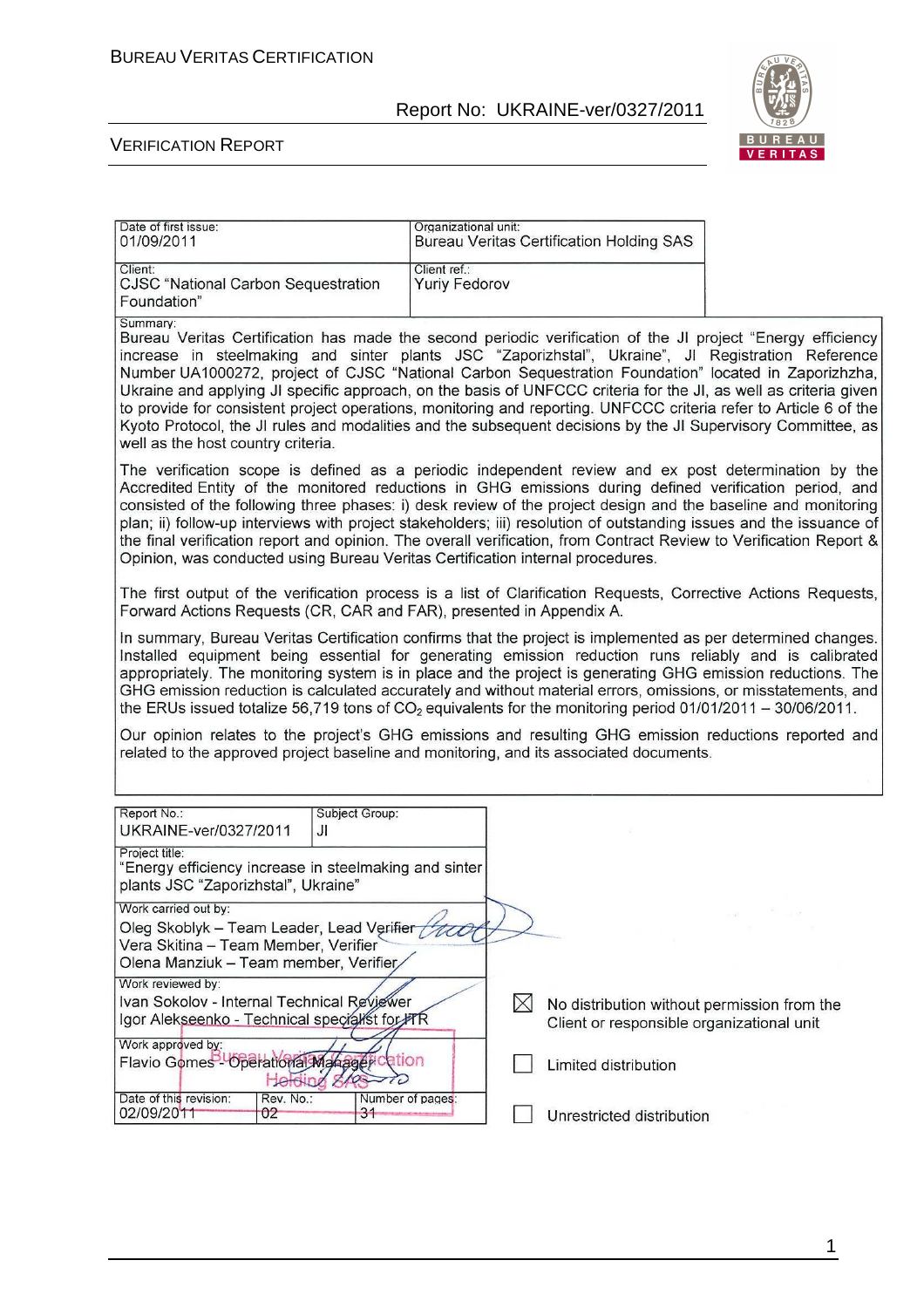

VERIFICATION REPORT

### **Table of Contents Page 2014**

| $\mathbf{1}$   |                                                                              |                 |
|----------------|------------------------------------------------------------------------------|-----------------|
| 1.1            | Objective                                                                    | 3               |
| 1.2            | Scope                                                                        | 3               |
| 1.3            | <b>Verification Team</b>                                                     | 3               |
| $\overline{2}$ |                                                                              | $\overline{.4}$ |
| 2.1            | <b>Review of Documents</b>                                                   | $\overline{4}$  |
| 2.2            | Follow-up Interviews                                                         | 5               |
| 2.3            | Resolution of Clarification, Corrective and Forward Action<br>Requests       | 5               |
| 3              |                                                                              | .6              |
| 3.1            | Remaining issues and FARs from previous verifications                        | 6               |
| 3.2            | Project approval by Parties involved (90-91)                                 | 6               |
| 3.3            | Project implementation (92-93)                                               | $\overline{7}$  |
| 3.4            | Compliance of the monitoring plan with the monitoring<br>methodology (94-98) | 8               |
| 3.5            | Revision of monitoring plan (99-100)                                         | 9               |
| 3.6            | Data management (101)                                                        | 10              |
| 3.7            | Verification regarding programmes of activities (102-110)                    | 11              |
| 4              |                                                                              |                 |
| 5              |                                                                              |                 |
|                | APPENDIX A: COMPANY PROJECT VERIFICATION PROTOCOL 20                         |                 |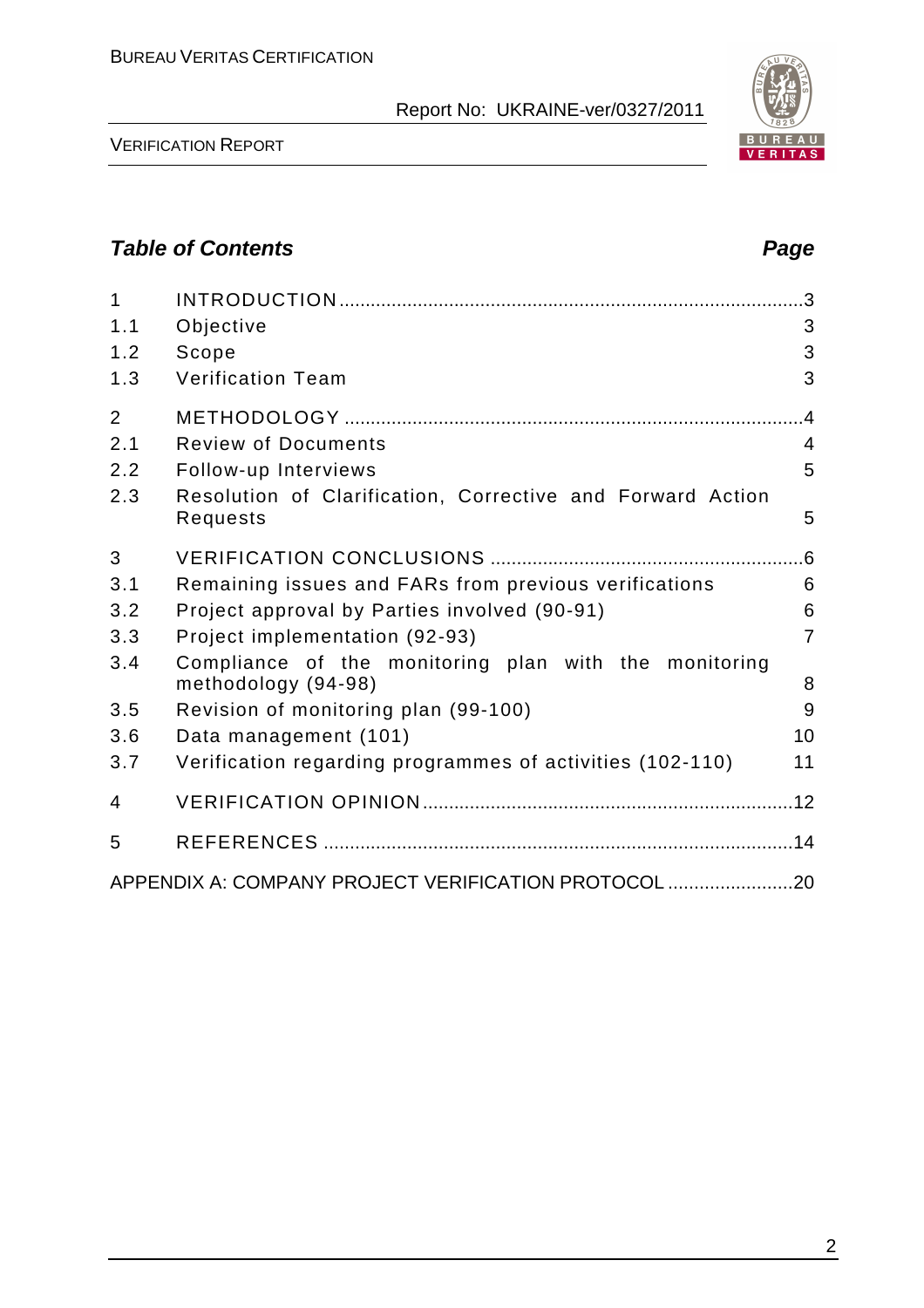

VERIFICATION REPORT

# **1 INTRODUCTION**

CJSC "National Carbon Sequestration Foundation" (NCSF) has commissioned Bureau Veritas Certification to verify the emissions reductions of its JI project "Energy efficiency increase in steelmaking and sinter plants JSC "Zaporizhstal", Ukraine" (hereafter called "the project") at Zaporizhzha, Ukraine.

This report summarizes the findings of the verification of the project, performed on the basis of UNFCCC criteria, as well as criteria given to provide for consistent project operations, monitoring and reporting.

## **1.1 Objective**

Verification is the periodic independent review and ex post determination by the Accredited Independent Entity of the monitored reductions in GHG emissions during defined verification period.

The objective of verification can be divided in Initial Verification and Periodic Verification.

UNFCCC criteria refer to Article 6 of the Kyoto Protocol, the JI rules and modalities and the subsequent decisions by the JI Supervisory Committee, as well as the host country criteria.

#### **1.2 Scope**

The verification scope is defined as an independent and objective review of submitted monitoring report and the determined project design document including the project's baseline study and monitoring plan and other relevant documents. The information in these documents is reviewed against Kyoto Protocol requirements, UNFCCC rules and associated interpretations.

The verification is not meant to provide any consulting towards the Client. However, stated requests for clarifications, corrective and/or forward actions may provide input for improvement of the project monitoring towards reductions in the GHG emissions.

## **1.3 Verification Team**

The verification team consists of the following personnel:

Oleg Skoblyk Bureau Veritas Certification Team Leader, Climate Change Verifier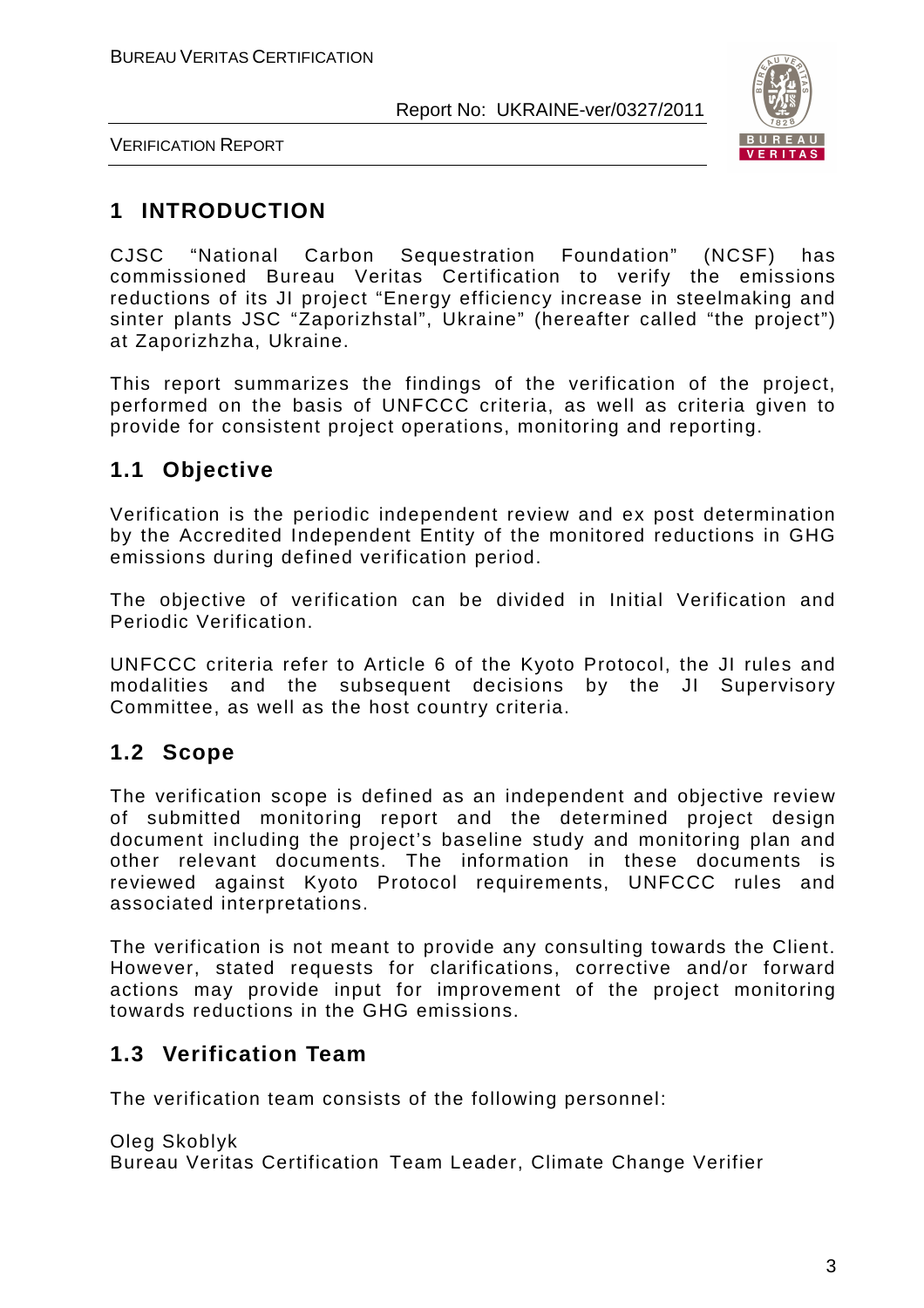

VERIFICATION REPORT

Vera Skitina Bureau Veritas Certification Climate Change Verifier

Olena Manziuk Bureau Veritas Certification Climate Change Verifier

This verification report was reviewed by:

Ivan Sokolov Bureau Veritas Certification, Internal Technical Reviewer

Igor Alekseenko Bureau Veritas Certification Technical specialist for ITR

# **2 METHODOLOGY**

The overall verification, from Contract Review to Verification Report & Opinion, was conducted using Bureau Veritas Certification internal procedures.

In order to ensure transparency, a verification protocol was customized for the project, according to the version 01 of the Joint Implementation Determination and Verification Manual, issued by the Joint Implementation Supervisory Committee at its 19 meeting on 04/12/2009. The protocol shows, in a transparent manner, criteria (requirements), means of verification and the results from verifying the identified criteria. The verification protocol serves the following purposes:

- It organizes, details and clarifies the requirements a JI project is expected to meet;
- It ensures a transparent verification process where the verifier will document how a particular requirement has been verified and the result of the verification.

The completed verification protocol is enclosed in Appendix A to this report.

#### **2.1 Review of Documents**

The Monitoring report (MR) submitted by CJSC "National Carbon Sequestration Foundation" (NCSF) and additional background documents related to the project design and baseline, i.e. country Law, Project Design Document (PDD), developed JI specific approach and/or Guidance on criteria for baseline setting and monitoring, Host party criteria, Kyoto Protocol, Clarifications on Verification requirements to be checked by an Accredited Independent Entity were reviewed.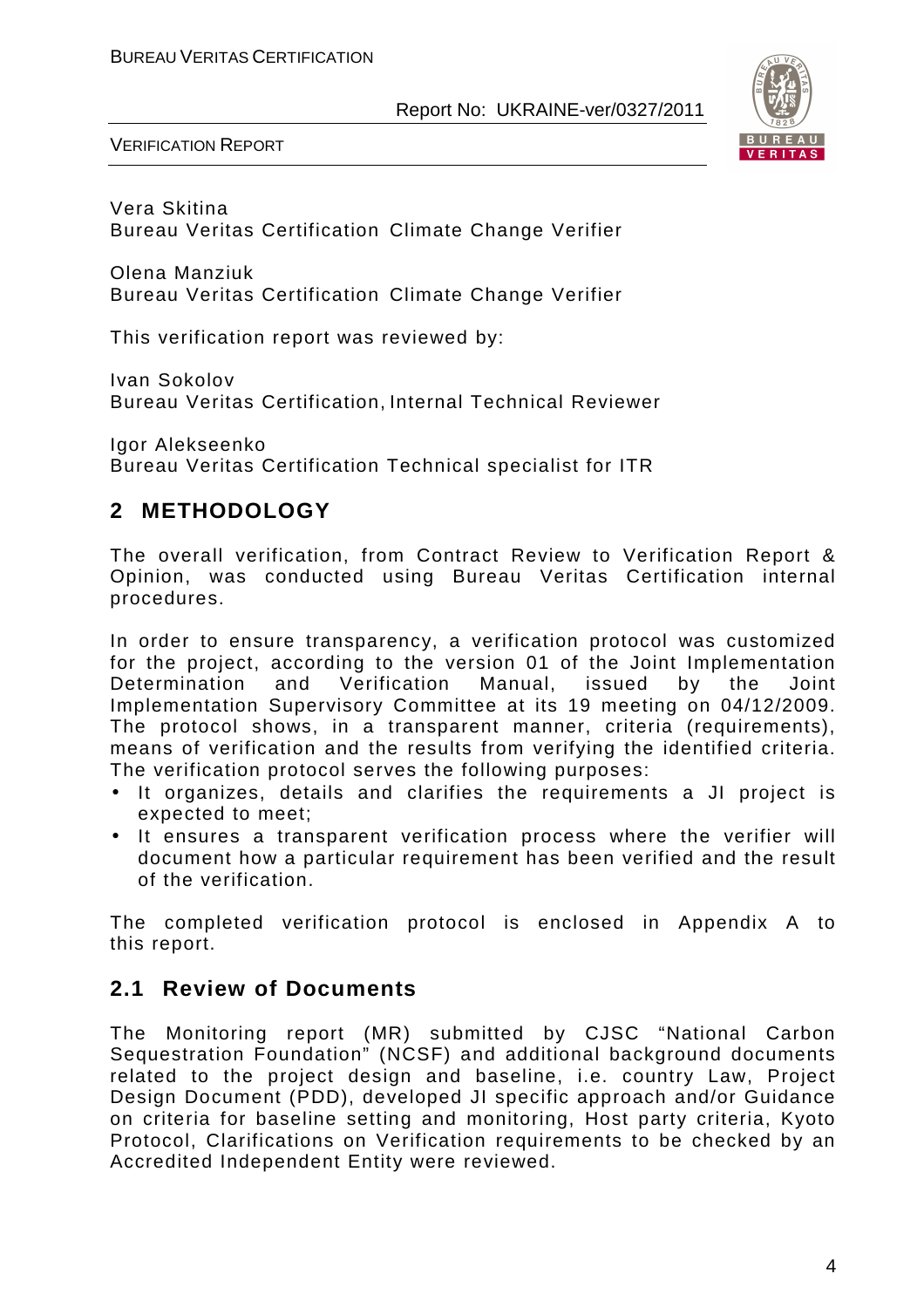

VERIFICATION REPORT

The verification findings presented in this report relate to the Monitoring report version 01.1 dated 08/08/2011, the Monitoring report version 02.1 dated 01/09/2011, and project as described in the determined PDD.

# **2.2 Follow-up Interviews**

On 22/08/2011 Bureau Veritas Certification during site visit performed interviews with project stakeholders to confirm selected information and to resolve issues identified in the document review. Representatives of JSC "Zaporizhstal" and CJSC "NCSF" were interviewed (see References). The main topics of the interviews are summarized in Table 1.

| Interviewed<br>organization                                        | <b>Interview topics</b>                                                                                                                                                                                                                                                                                                             |
|--------------------------------------------------------------------|-------------------------------------------------------------------------------------------------------------------------------------------------------------------------------------------------------------------------------------------------------------------------------------------------------------------------------------|
| <b>JSC</b><br>"Zaporizhstal                                        | $\triangleright$ Organizational structure<br>Responsibilities and authorities<br>Training of personnel<br>Quality management procedures and technology<br>Implementation of equipment (records)<br>$\triangleright$ Metering equipment control<br>Metering record keeping system, database<br>$\triangleright$ Monitoring procedure |
| <b>CJSC</b><br>"National<br>Carbon<br>Sequestration<br>Foundation" | $\triangleright$ Baseline methodology<br>Monitoring plan<br><b>Monitoring report</b><br>Deviations from PDD<br>Emission reduction calculation                                                                                                                                                                                       |

**Table 1 Interview topics** 

### **2.3 Resolution of Clarification, Corrective and Forward Action Requests**

The objective of this phase of the verification is to raise the requests for corrective actions and clarification and any other outstanding issues that needed to be clarified for Bureau Veritas Certification positive conclusion on the GHG emission reduction calculation.

If the Verification Team, in assessing the monitoring report and supporting documents, identifies issues that need to be corrected, clarified or improved with regard to the monitoring requirements, it should raise these issues and inform the project participants of these issues in the form of: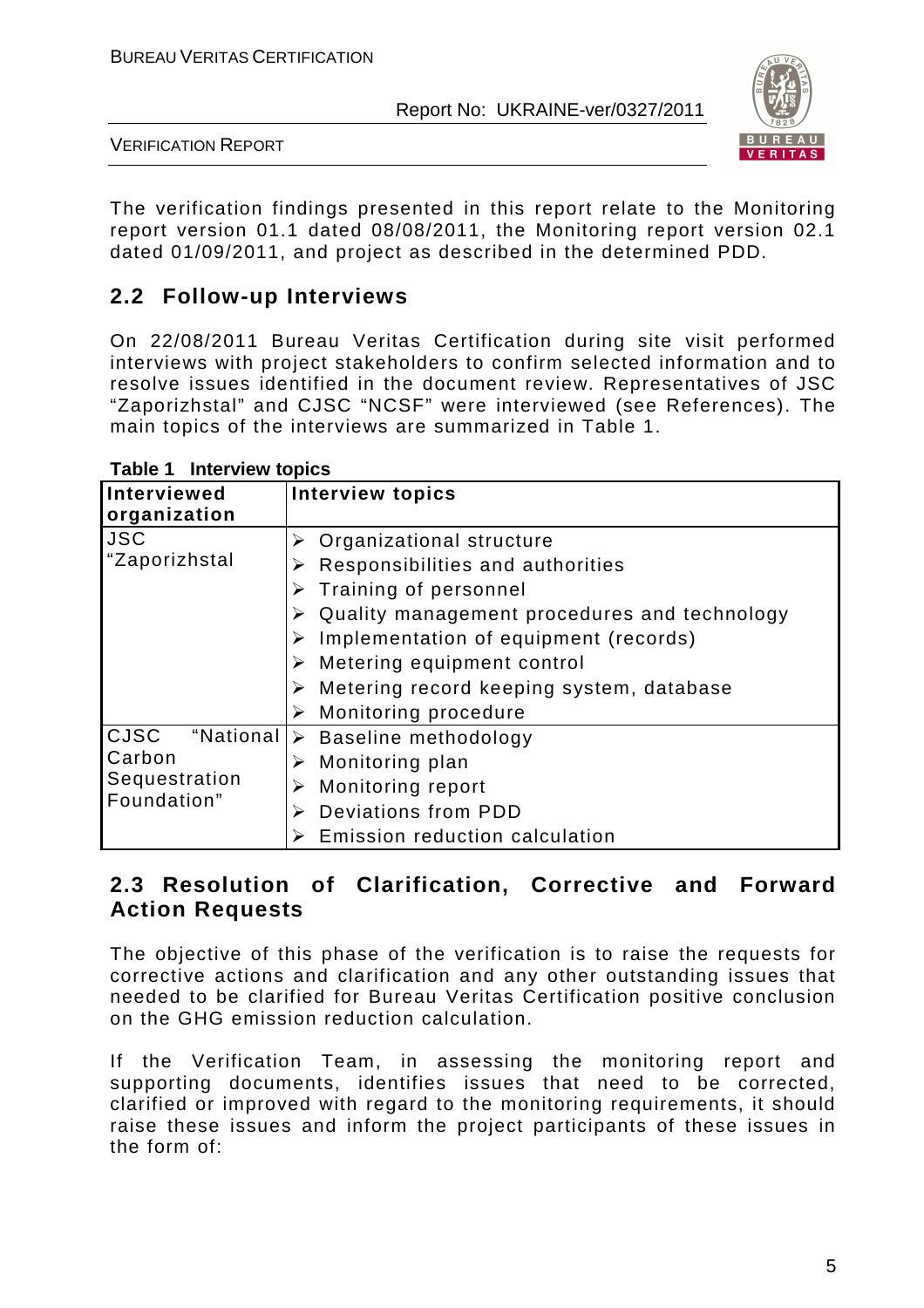

VERIFICATION REPORT

(a) Corrective action request (CAR), requesting the project participants to correct a mistake that is not in accordance with the monitoring plan;

(b) Clarification request (CL), requesting the project participants to provide additional information for the Verification Team to assess compliance with the monitoring plan;

(c) Forward action request (FAR), informing the project participants of an issue, relating to the monitoring that needs to be reviewed during the next verification period.

The Verification Team will make an objective assessment as to whether the actions taken by the project participants, if any, satisfactorily resolve the issues raised, if any, and should conclude its findings of the verification.

To guarantee the transparency of the verification process, the concerns raised are documented in more detail in the verification protocol in Appendix A.

### **3 VERIFICATION CONCLUSIONS**

In the following sections, the conclusions of the verification are stated.

The findings from the desk review of the original monitoring documents and the findings from interviews during the follow up visit are described in the Verification Protocol in Appendix A.

The Clarification Requests, Corrective Action Requests and Forward Action Requests are stated, where applicable, in the following sections and are further documented in the Verification Protocol in Appendix A. The verification of the project resulted in two Corrective Action Requests and two Clarification Requests.

The number between brackets at the end of each section corresponds to the DVM paragraph.

#### **3.1 Remaining issues and FARs from previous verifications**

Remaining issues and FARs from previous verification are absent. Not applicable.

## **3.2 Project approval by Parties involved (90-91)**

Host Party (i.e., Ukraine) provides the Letter of Approval #1604/23/7 dated 22.06.2011 of JI project "Energy efficiency increase in steelmaking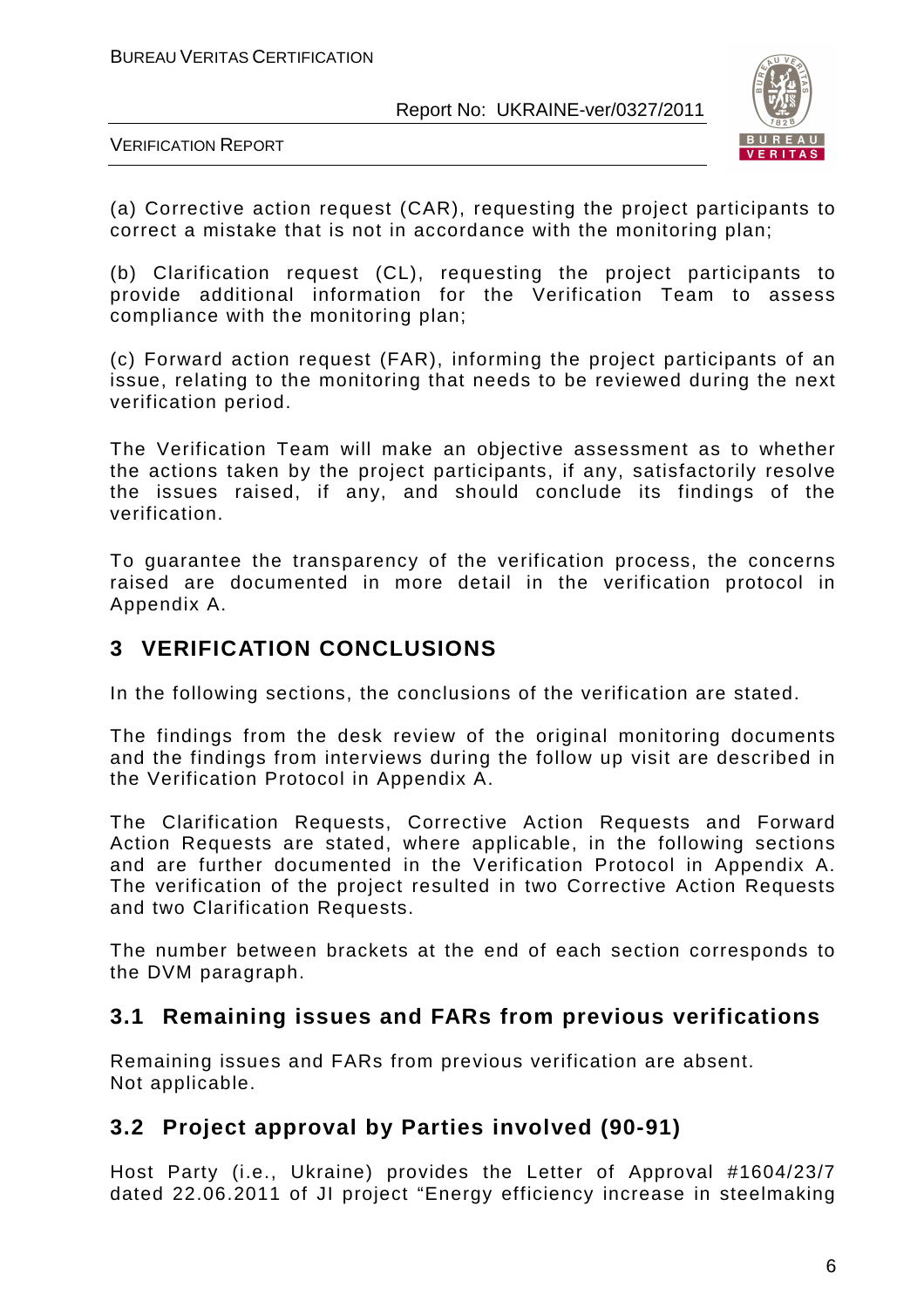

VERIFICATION REPORT

and sinter plants JSC "Zaporizhstal", Ukraine" issued by State Environmental Investment Agency of Ukraine (refer to section 5 Category 1 documents).

Also, written project approval by the Netherlands, that is Party of this JI project, has been issued by the DFP of that Party (i.e., NL Agency Ministry of Economic Affairs, Agriculture and Innovation).

#### **3.3 Project implementation (92-93)**

JI project for energy efficiency increase in steelmaking and sinter plants by introduction of new gas burners with spay and niche technology is fulfilled at JSC "Zaporizhstal".

The purpose of the considered JI project is installation of gas burners with spray and niche technology designed by CJSC "ZPK "Specgazprom" on aggregates in steelmaking and sinter plants. According to the provided information, there is known that the gas burners with spray and niche technology have same construction and technological qualities that provide to more effective combustion of natural gas by steel and sinter production in comparison with other types of burners. Described situation leads to the decrease of natural gas consumption in the metallurgical works and as a result to greenhouse gases emissions reductions from fuel combustion. As a fact, natural gas is used in steelmaking plant for metal heating by steel smelting and in sinter plant for firing of sinter charge by sinter production at JSC "Zaporizhstal".

As described in the documents, the decision to implement the project on the installation of gas burners with spray and niche technology in sinter and steelmaking plants at the JSC "Zaporizhstal" was taken in 2005. The replacement of gas burners is implemented stepwise in 2005-2009. The work documentation is elaborated for each aggregate for new gas burners installation in period of installation works. The final replacement of traditional burners in the burner with spray and niche technology is made in 2009.

At the present monitoring period all devices were installed. As planned, 58 burners with spray and niche technology in sinter and steelmaking plants are in operation. Thus, emission reductions are achieved due to installed burners at steel smelting plant and in sinter plant of JSC "Zaporizhstal".

According to the documents review, the production level of steelmaking and sinter plants at JSC "Zaporizhstal" is increased during monitoring period (January – June 2011). As a fact, steel production at JSC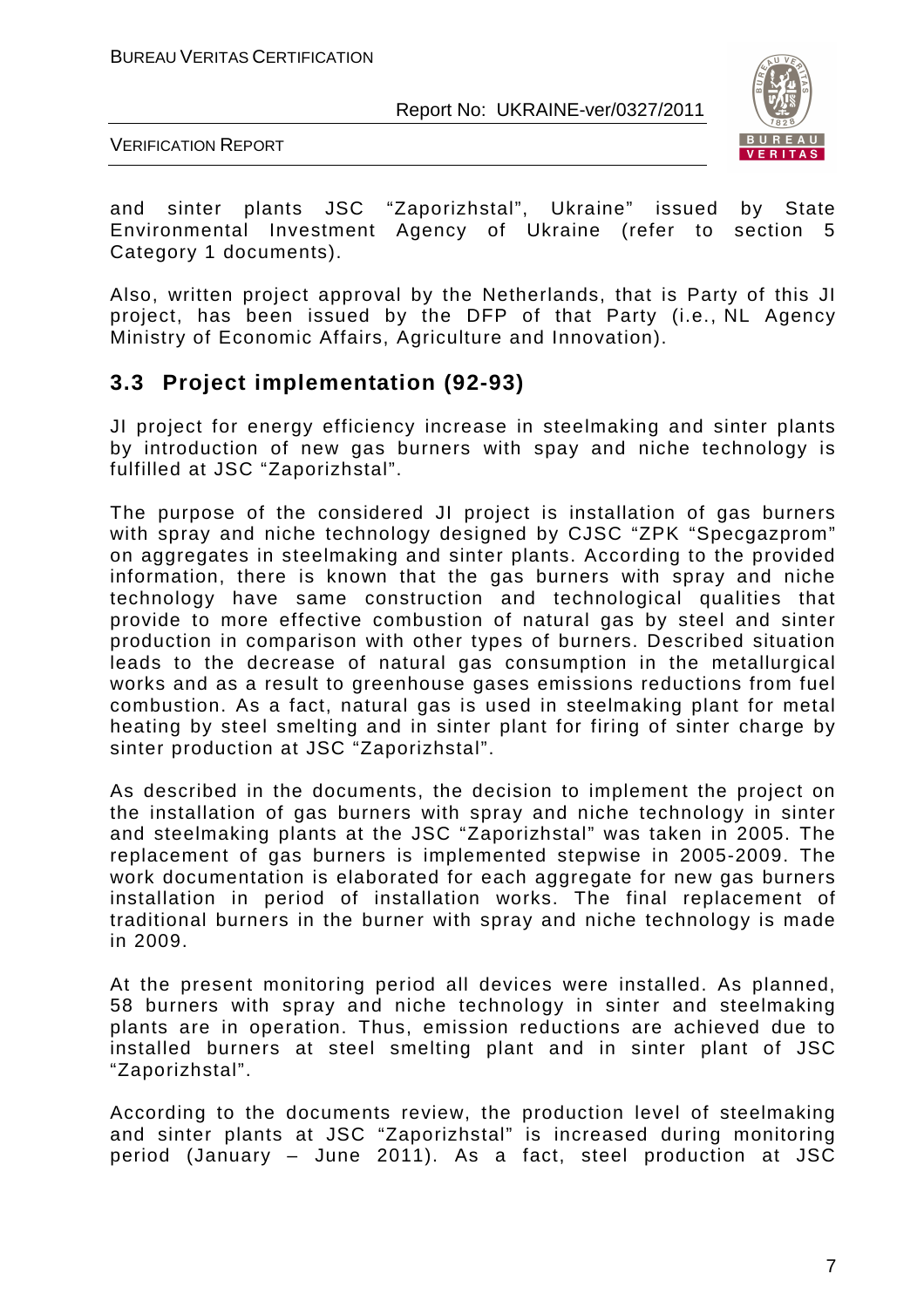

VERIFICATION REPORT

"Zaporizhstal" rose by 7.5% (i.e., 1.9 million ton); and sinter production at the sinter plant rose by 6.9% (i.e., 2.6 million ton).

The identified area of concern as to project implementation project participants response and BV Certification's conclusion are described in Appendix A (refer to CL01).

#### **3.4 Compliance of the monitoring plan with the monitoring methodology (94-98)**

The monitoring occurred in accordance with the determined changes in the monitoring plan included in the PDD regarding which the determination has been deemed final and is so listed on the UNFCCC JI website

(http://ji.unfccc.int/JIITLProject/DB/JOQRPTLWUXD0B7CWP2ZLYT47D3Y XW1/details).

For calculating the emission reductions key factors, such as emission factor of the natural gas consumption, production level, amount of the fuel consumption, fuel quality, etc., influencing the baseline emissions and the activity level of the project and the emissions due to the JI project as well as risks associated with the project were taken into account, as appropriate.

Data sources used for calculating emission reductions are clearly identified, reliable and transparent. On site responsible persons register data from the measurement equipments and fixed monitoring data to logbooks, monthly data collected to the technical reports. Moreover, there is electronic database of monitoring data. All roles and responsibilities are described in details in the Monitoring report. Also, In the MR there is provided the chart which described the monitoring scheme of data collection, data delivery and data processing.

Carbon emission factor from natural gas consumption is used for calculation of emissions and emission reductions. This factor is monitored and calculated through the crediting period of the JI project. The formula that used for  $CO<sub>2</sub>$  emission factor calculation is selected by carefully balancing accuracy and reasonableness, and appropriately justified of the choice.

The calculation of emission reductions is based on conservative assumptions and the most plausible scenarios in a transparent manner. As a result of documents revision, all data connected with estimation of emission reduction are consistent through the Monitoring report and excel spreadsheets with calculation.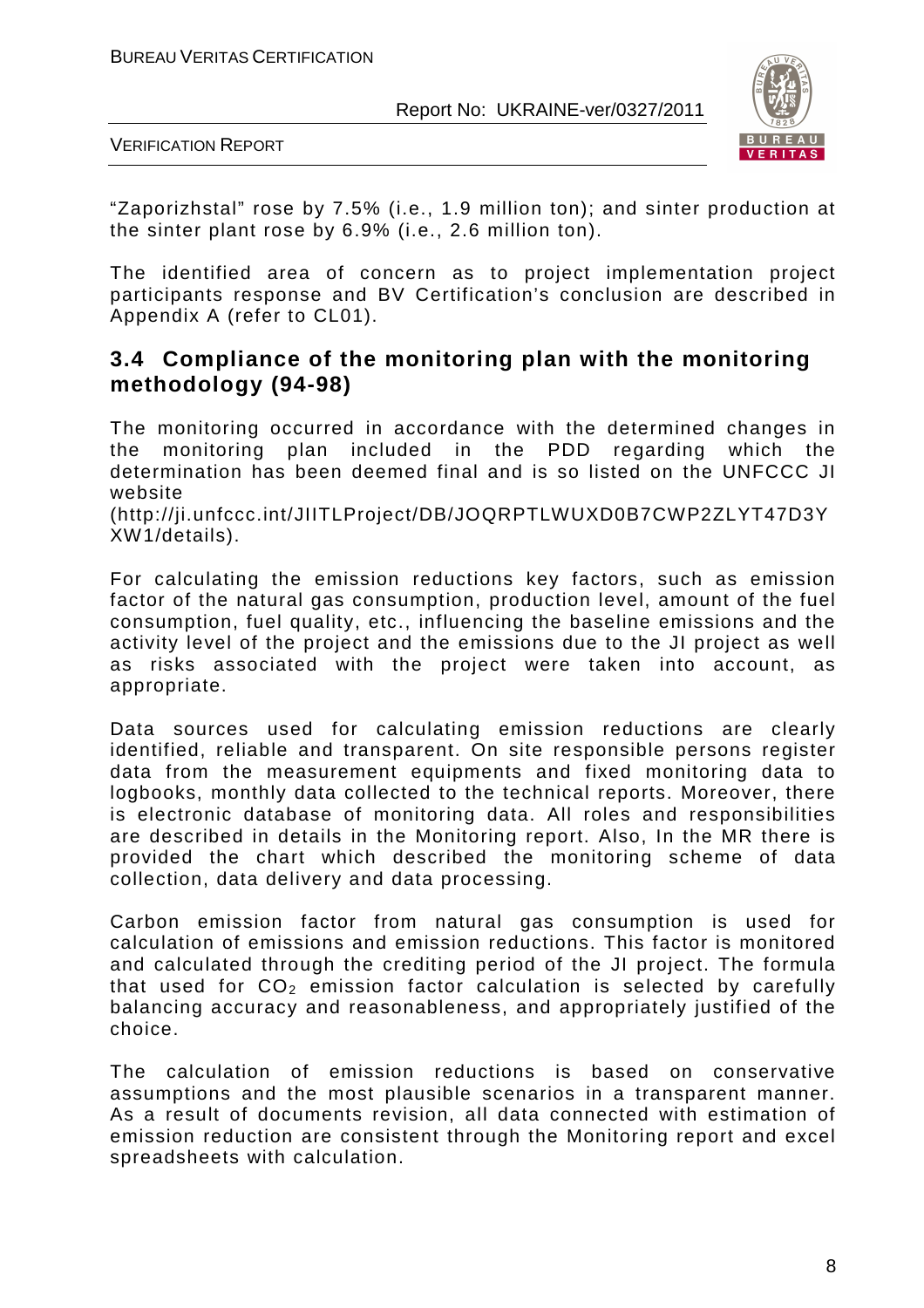

VERIFICATION REPORT

All calculations of project emissions, baseline emissions, and emission reduction were performed using equations that stated in the approved monitoring plan.

The monitoring periods per component of the project are clearly specified in the monitoring report and do not overlap with those for which verifications were already deemed final in the past.

The identified area of concern as to compliance of the monitoring plan with the monitoring methodology project participants response and BV Certification's conclusion are described in Appendix A (refer to CAR01).

### **3.5 Revision of monitoring plan (99-100)**

In the course of the monitoring period  $(01/01/2011 - 30/06/2011)$  the original monitoring plan described in the registered Project Design Document version 02 dated 15/03/2011 was modified by the project participants. The project participants provided an appropriate justification for the proposed revision, which was caused by a set of reasons that described below. The changes are as follows:

1. Frequency of Monitoring report preparation.

According to the revised monitoring plan, the monitoring report is prepared periodically but not less than 1 time a year instead of yearly monitoring report preparation according to the monitoring plan. Based on the Monitoring Report version 02.2, the monitoring report is to be approved by Technical Director of the JSC "Zaporizhstal" after the report preparation. The function and frequency of other responsible person in the monitoring is not changed. It can be concluded that such changes do not influence on data accuracy and information applicability. This revision improves the Monitoring plan of the JI project.

2. Changes of the responsible department of one type parameters submission.

As per determined changes in the Monitoring plan, the calculation of natural gas consumption for steel production in steel-smelting furnaces in the project scenario (ID-1 – ID-9) is provided monthly by Open-hearth plant instead of Central laboratory. The results of calculations are recorded in the monitoring forms according to the STP 8.2-13-10 "Monitoring of GHG emission reductions". As a matter of fact, since January 2011 the data of natural gas consumption for steel production in steel-smelting furnaces in standard fuels units are excluded from the report because of changes in preparation of open-hearth plant's technical report. Therefore, the Central laboratory JSC "Zaporizhstal" has not more the reasons for monitoring parameter recording. The initial data for calculation and formula used for calculation of natural gas consumption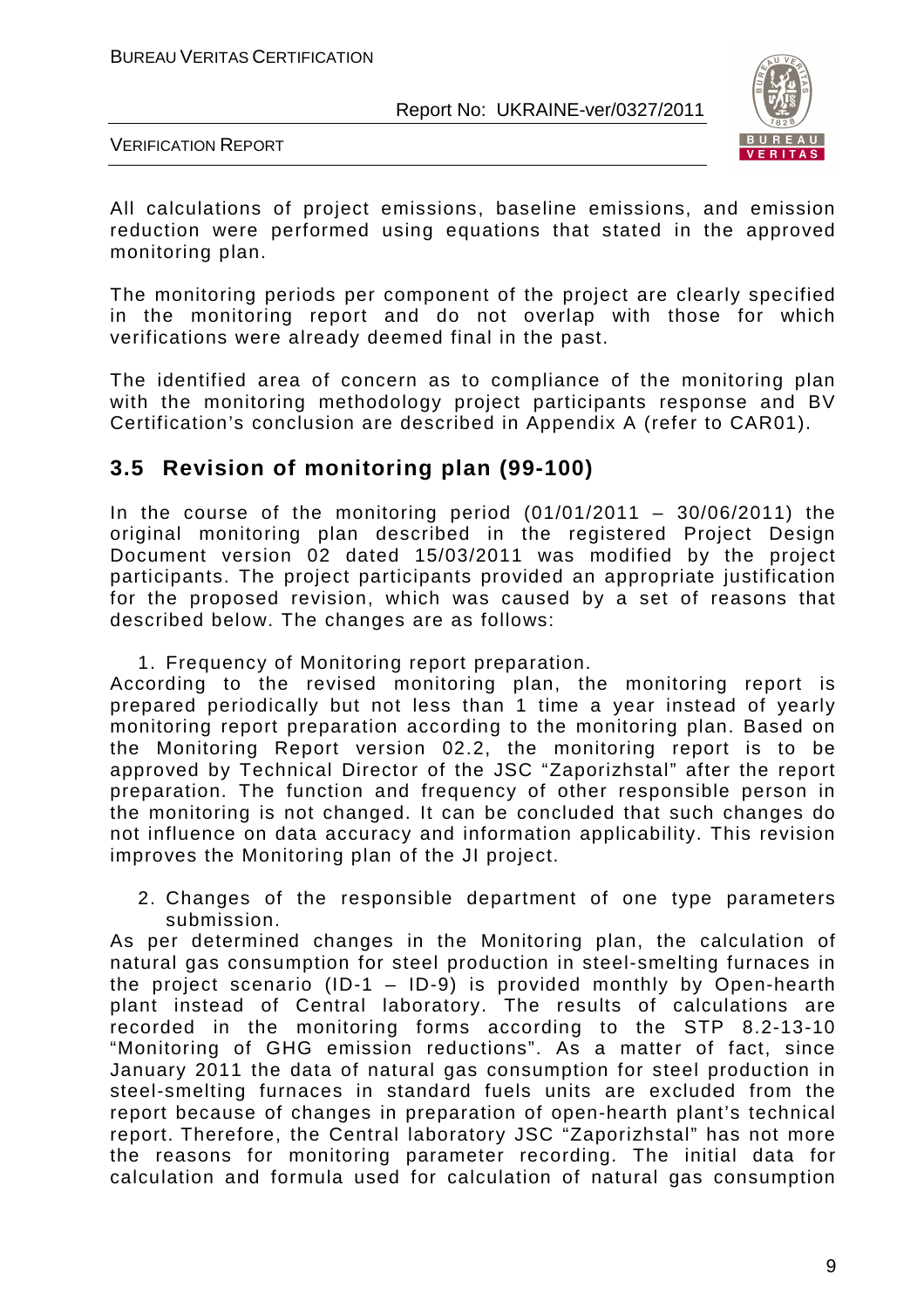

VERIFICATION REPORT

for steel production in steel-smelting furnaces were not changed (i.e., formula (1.1.1) stated in the section B.1.4 of the monitoring report). The procedures of quality control and quality assurance stated in the approved monitoring plan do not require revision. The information about meters used for the monitoring parameters recording and QC/QA procedures is provided in the section B and C of the monitoring report. Thus, this revision has no serious influence on data reliability, and it is appeared because of organization changes at steelmaking plant of JSC "Zaporizhstal".

All revisions to the monitoring plan were made in accordance with the paragraph D of the "Guidance on criteria for baseline setting and monitoring" (version 02) to improve accuracy of the monitoring of emission reductions and applicability of information collected.

The proposed revision improves the accuracy and/or applicability of information collected compared to the original monitoring plan without changing conformity with the relevant rules and regulations for the establishment of monitoring plans.

Based on above mentioned, BVC verification team can conclude that the proposed revision of the monitoring plan of the project is complete, effective and reliable. All relevant emission sources are covered by the monitoring plan and the boundaries of the project are defined correctly and transparently. All pertinent parameters were monitored and determined as prescribed. The collected data are stored electronic and paper formats. The monitoring methodologies and supporting records were sufficient to enable verification of emission reductions. As a result of the verification process, no significant lacks of evidence were detected.

#### **3.6 Data management (101)**

The data and their sources, provided in Monitoring report, are clearly identified, reliable and transparent (refer to section 3.4 of this report).

The implementation of data collection procedures is in accordance with the revised monitoring plan, including the quality control and quality assurance procedures. Monitoring procedure was described in details in the plant standard STP 8.2-13-10 Integral management system of monitoring of greenhouse gas emission reductions. The monitoring standard at JSC "Zaporizhstal" was developed based on the monitoring plan approved in the frame of project design document version 02 dated 15/03/2011. This standard is mentioned in the section "References" of this report (see the item 76 of section 5 "References").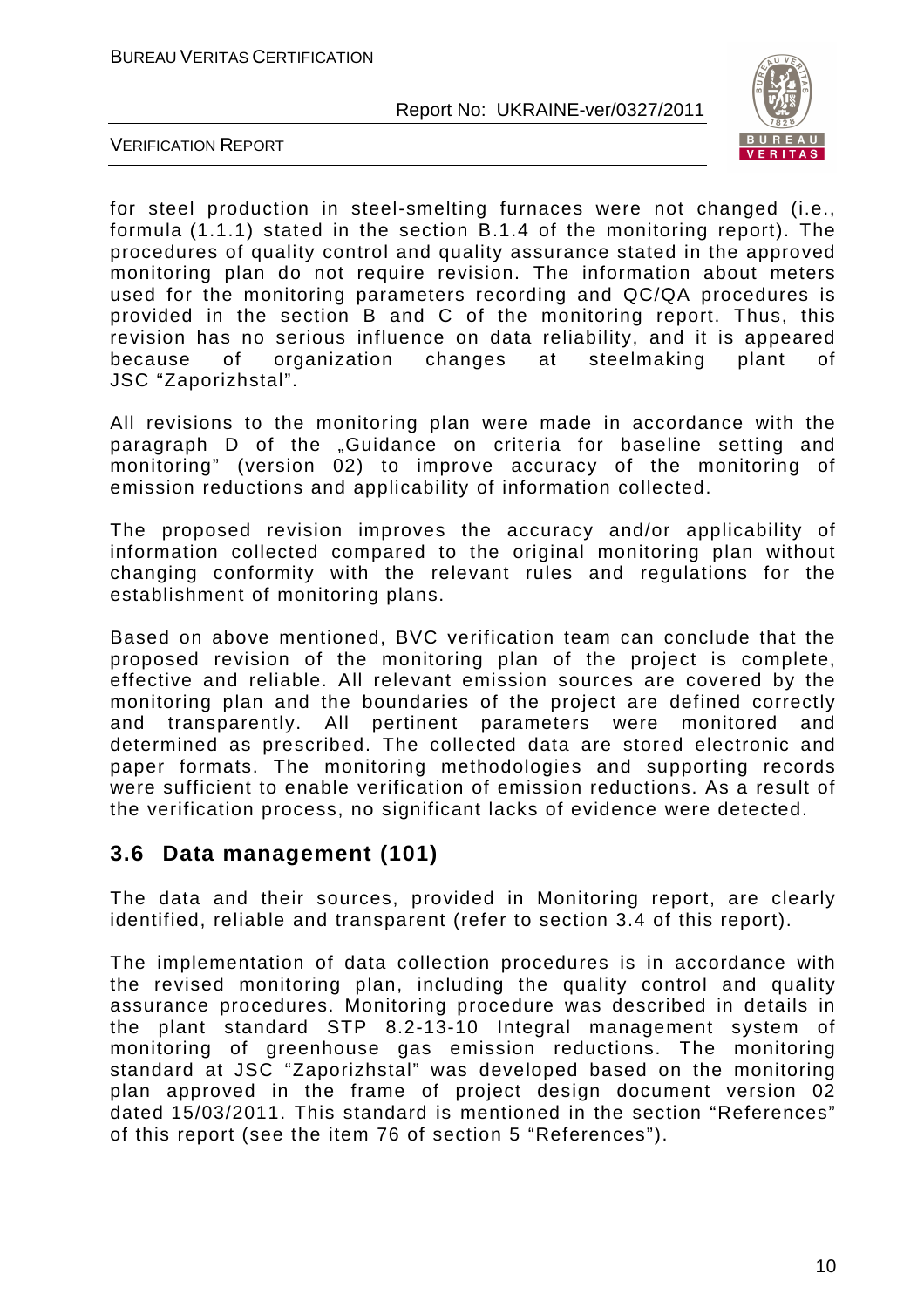

VERIFICATION REPORT

During site visit, all passports of measurement equipments that used in the JI project were provided for revision. After the documents revision, the verification team can conclude that all measurement equipments of regarded JI project are calibrated according to the national requirements and regulations in time. Thus, the function of the monitoring equipment, including its calibration status, is in order.

The evidence and records used for the monitoring are maintained in a traceable manner. Technical reports of steel melting plant and sinter plant, certificates of natural gas quality, and other monitoring documents were reviewed. As a matter of fact, monitoring data from the monitoring report and excel spreadsheets are in compliance to the data from the initial monitoring documents.

The data collection and management system for the project is in accordance with the revised monitoring plan. Furthermore, internal audits and checking measures are carried out regularly as was planned.

According to PDD version 02 dated 15/03/2011, emission reductions during the monitoring period 01/01/2011-30/06/2011 were expected to be  $44,725$  t  $CO<sub>2</sub>$  equivalents. According to Monitoring report, emission reductions achieved are 56,719 t  $CO<sub>2</sub>$  equivalents. The difference in the emission reductions is explained as follows: deviation of actual emission reductions from estimated in the PDD in January – June 2011 is explained by increase on 7.5% of steel production in JSC "Zaporizhstal" (i.e., 1.9 million t) in comparison to forecasted data and by increase on 6.9% of sinter production (i.e., 2.6 million t). The estimated GHG emission reductions are about  $0.024$  tCO<sub>2</sub>/t steel (table A.4.3-1 of the registered PDD); therefore, the production increase provides also to the GHG emission reductions increase.

The calculation of emission reductions is based on conservative assumptions and the most plausible scenarios in a transparent manner.

The identified areas of concern as to data management project participants response and BV Certification's conclusion are described in Appendix A (refer to CAR02, CL02).

#### **3.7 Verification regarding programmes of activities (102- 110)**

Not applicable.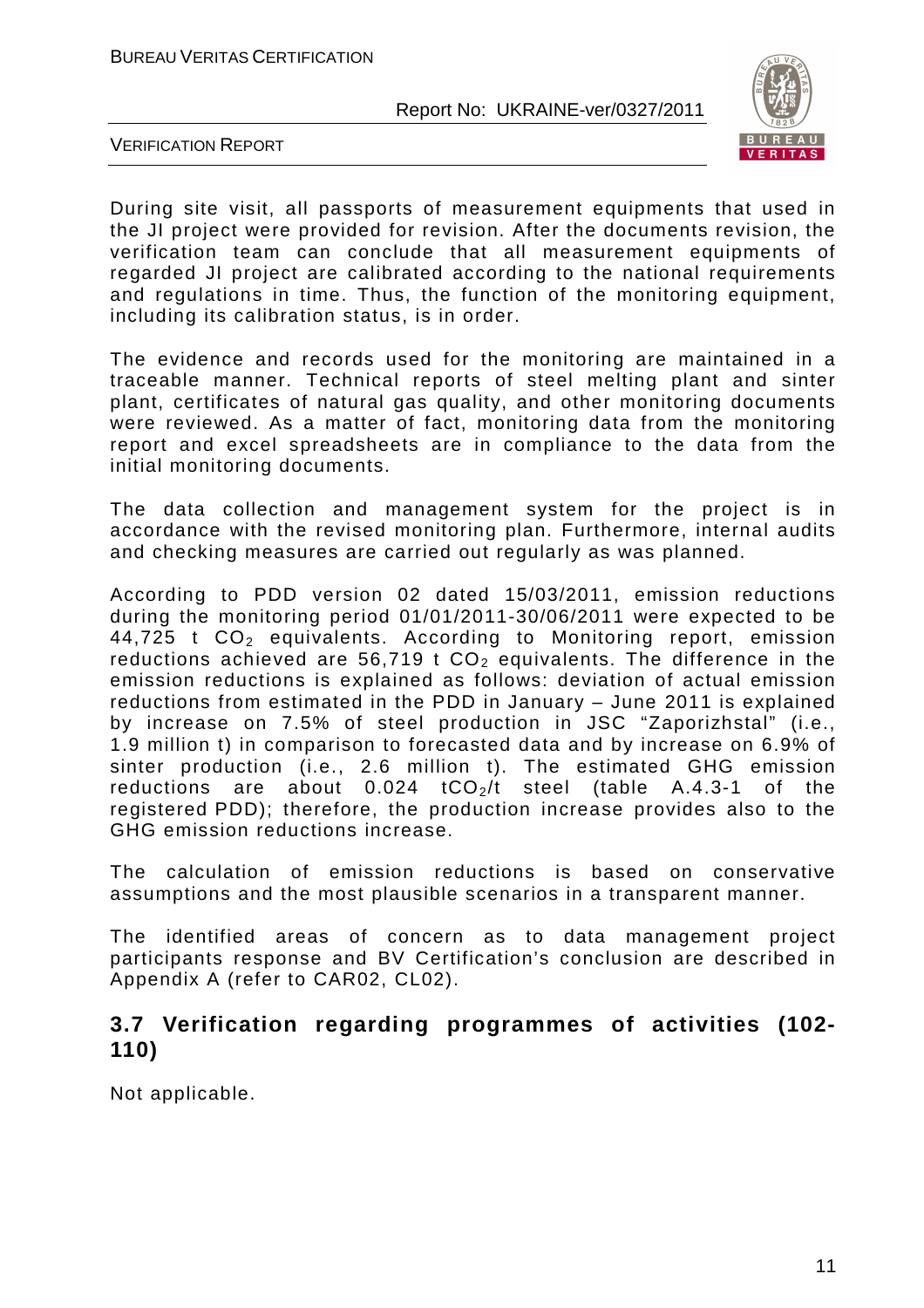

VERIFICATION REPORT

## **4 VERIFICATION OPINION**

Bureau Veritas Certification has performed the second periodic verification of the JI project "Energy efficiency increase in steelmaking and sinter plants JSC "Zaporizhstal", Ukraine" in Ukraine, which applies JI specific approach. The verification was performed on the basis of UNFCCC criteria and host country criteria and also on the criteria given to provide for consistent project operations, monitoring and reporting.

The verification consisted of the following three phases: i) desk review of the project design and the baseline and monitoring plan; ii) follow-up interviews with project stakeholders; iii) resolution of outstanding issues and the issuance of the final verification report and opinion.

The management of CJSC "National Carbon Sequestration Foundation" is responsible for the preparation of the GHG emissions data and the reported GHG emissions reductions of the project on the basis set out within the project Monitoring and Verification Plan indicated in the final PDD version 02 dated 15/03/2011. The development and maintenance of records and reporting procedures in accordance with that plan, including the calculation and determination of GHG emission reductions from the project, is the responsibility of the management of the project.

Bureau Veritas Certification verified the project Monitoring report version 02.2 dated 01/09/2011 for the reporting period as indicated below. Bureau Veritas Certification confirms that the project is implemented as planned and described in approved project design documents. Installed equipment being essential for generating emission reduction runs reliably and is calibrated appropriately. The monitoring system is in place and the project is generating GHG emission reductions.

Bureau Veritas Certification can confirm that the GHG emission reduction is accurately calculated and is free of material errors, omissions, or misstatements. Our opinion relates to the project's GHG emissions and resulting GHG emissions reductions reported and related to the approved project baseline and monitoring, and its associated documents. Based on the information we have seen and evaluated, we confirm, with a reasonable level of assurance, the following statement:

| Reporting period: From 01/01/2011 to 30/06/2011 |           |                               |
|-------------------------------------------------|-----------|-------------------------------|
| Baseline emissions                              | : 271.148 | t CO <sub>2</sub> equivalents |
| Project emissions                               | : 214.429 | t CO <sub>2</sub> equivalents |
| <b>Emission reductions</b>                      | :56.719   | t CO <sub>2</sub> equivalents |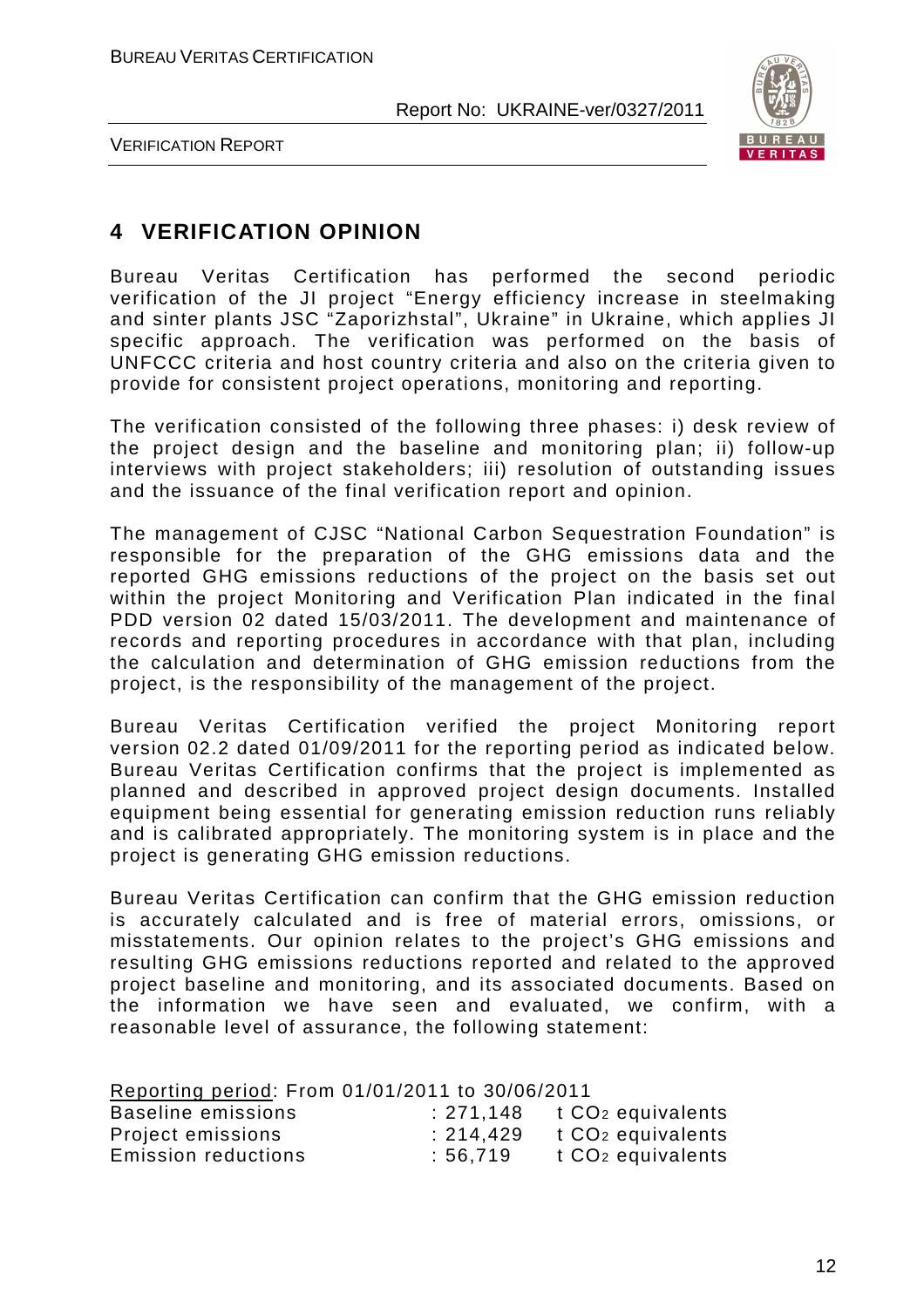

VERIFICATION REPORT

Emission reductions, project emissions and baseline emissions which are stated below are rounded by monitoring report developers to the whole figure (1t) and are based on calculations which are demonstrated in excel file attached to the monitoring report.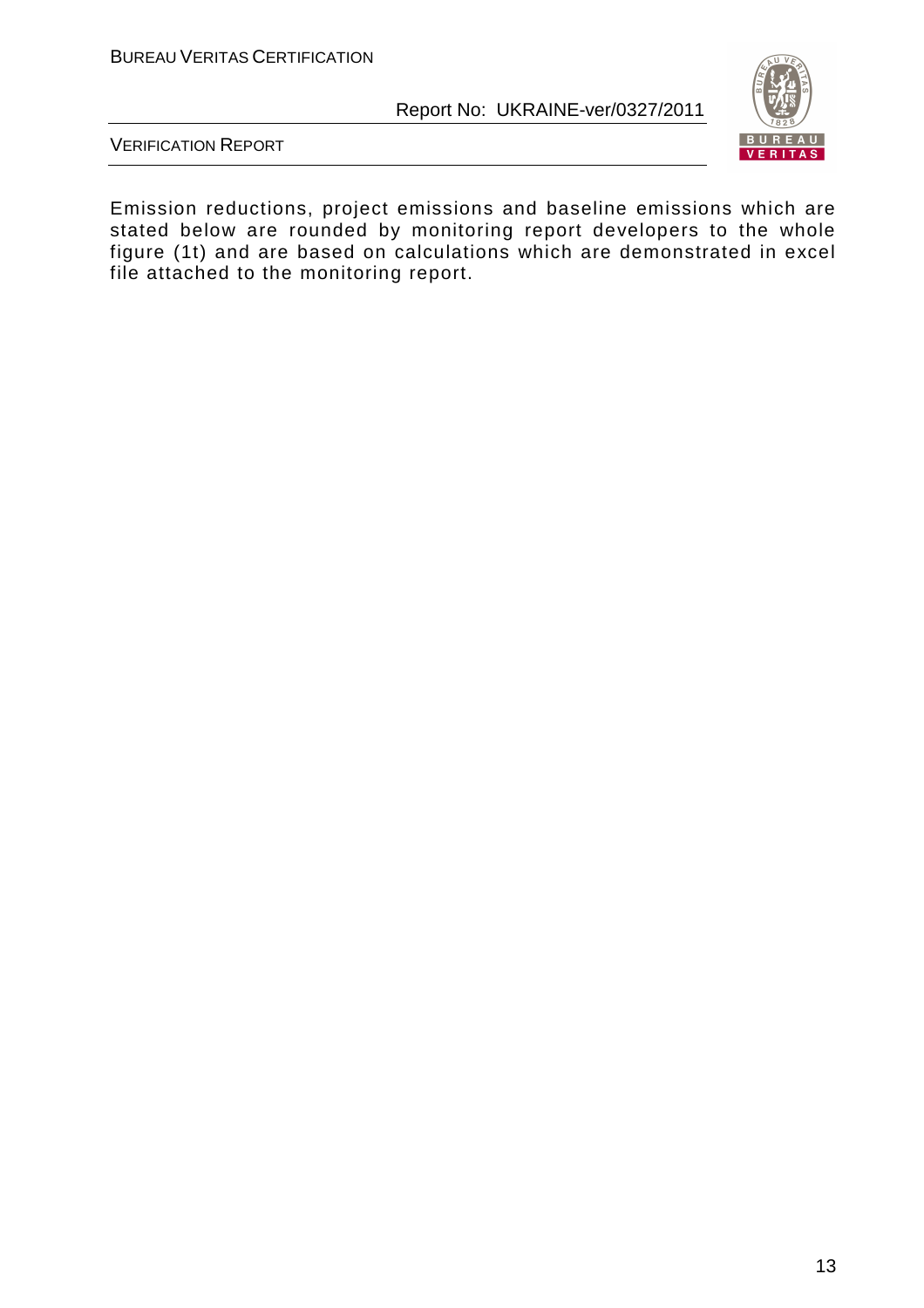

VERIFICATION REPORT

#### **5 REFERENCES**

#### **Category 1 Documents:**

Documents provided by CJSC "National Carbon Sequestration Foundation" that relate directly to the GHG components of the project.

- /1/ PDD of the JI project "Energy efficiency increase in steelmaking and sinter plants JSC "Zaporizhstal", Ukraine" version 02 dated 15/03/2011
- /2/ Monitoring report for the period 01/01/2011 30/06/2011 of JI project "Energy efficiency increase in steelmaking and sinter plants JSC "Zaporizhstal", Ukraine" version 01.1 dated 08/08/2011
- /3/ Monitoring report for the period 01/01/2011 30/06/2011 of JI project "Energy efficiency increase in steelmaking and sinter plants JSC "Zaporizhstal", Ukraine" version 02.1 dated 01/09/2011
- /4/ Monitoring report for the period 01/01/2011 30/06/2011 of JI project "Energy efficiency increase in steelmaking and sinter plants JSC "Zaporizhstal", Ukraine" version 02.2 dated 01/09/2011
- /5/ Letter of Approval #2011JI18 dated 31/05/2011 issued by NL Agency Ministry of Economic Affairs, Agriculture and Innovation
- /6/ Letter of Approval #1604/23/7 dated 22/06/2011 of JI project "Energy efficiency increase in steelmaking and sinter plants JSC "Zaporizhstal", Ukraine" issued by State Environmental Investment Agency of Ukraine

#### **Category 2 Documents:**

Background documents related to the design and/or methodologies employed in the design or other reference documents.

- /1/ Report of the air protection for the first quarter of 2011. Form 2TP (air) of OJSC "Zaporizhstal".
- /2/ Report of the air protection for the second quarter of 2011. Form 2TP (air) of OJSC "Zaporizhstal".
- /3/ Technical report of sinter plant operation for January 2011, February 2011, March 2011, April 2011, May 2011, and June 2011.
- /4/ Protocol #23-11 of measurement of pollutants composition of emissions by stationary sources dated 21/07/2011 (measurement devices, such as gas analyzer ТЕРМИТ 5000 ser. #05041, laboratory scale ВЛР-200 ser. #852 and other additional devices).
- /5/ Report of gas plant operation for January 2011, February 2011, March 2011, April 2011, May 2011, and June 2011.
- /6/ Logbook of data records of emissions by stationary sources at sinter plant (SMs 1-6)
- /7/ Logbook of data records of emissions by stationary sources at steelmaking plant (OHFs 1, 2, 5, 6, 7, 8, 10, 12)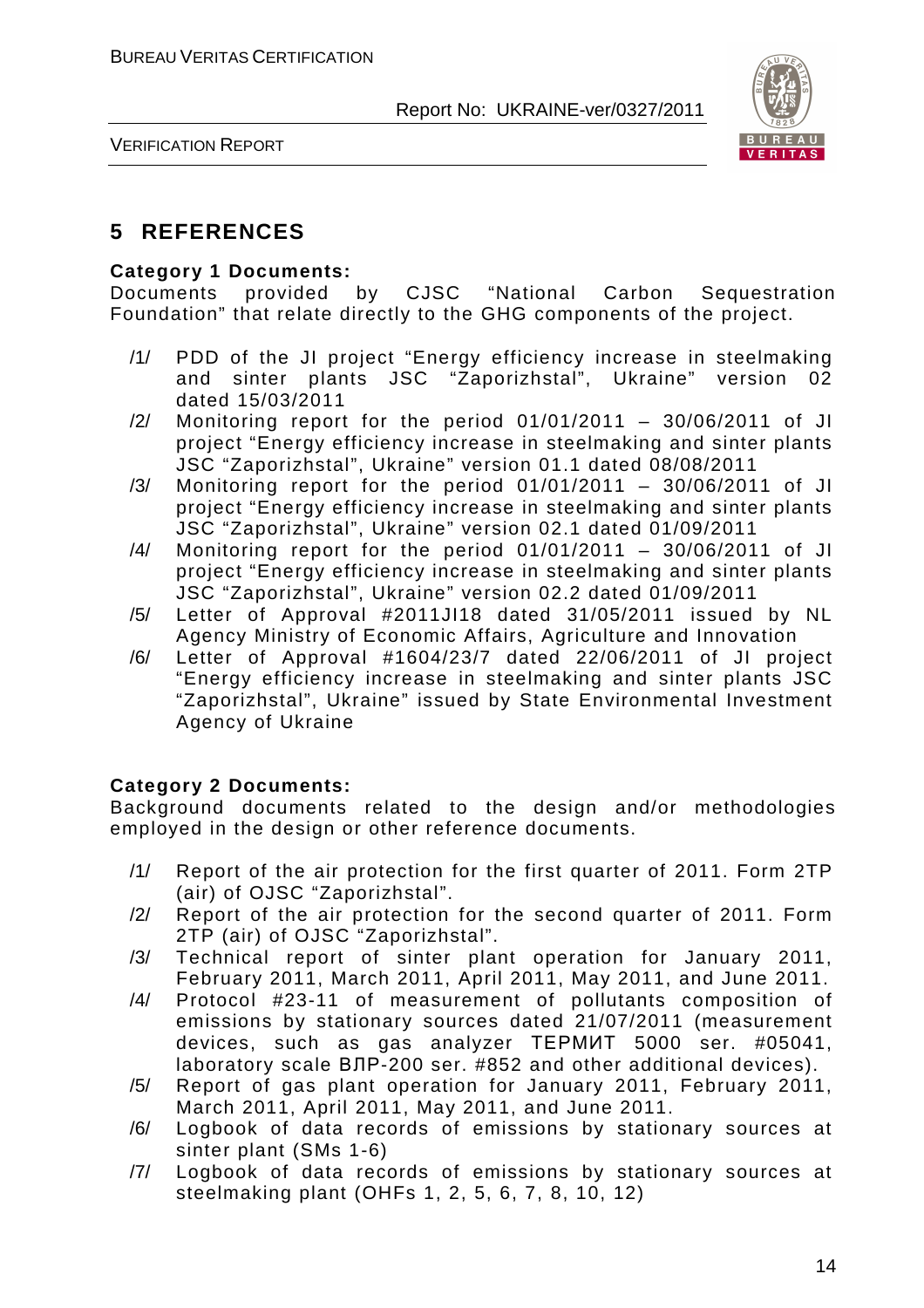

- /8/ Technical report of steelmaking plant operation for January 2011, February 2011, March 2011, April 2011, May 2011, and June 2011.
- /9/ Passport #359 of weighbridge type BB-200, ser #359. State calibration dated 06/10/2010
- /10/ Passport #15Е on weighing machine (electronic and tensometric device of float weighing of ingots), ser. #04/1Е, inv. #10634567. Verification results dated 22.09.2010
- /11/ Passport on measurement equipment parameters and environment features, Диск-250 meter, serial #120994. JSC "Zaporizhstal", Sinter Plant Measurement Equipment Area. Calibration results dated 14/03/2011
- /12/ Passport on measurement equipment parameters and environment features, Диск-250 meter, serial #82670. JSC "Zaporizhstal" Sinter Plant Measurement Equipment Area. Calibration results dated 14/03/2011
- /13/ Passport on measurement equipment parameters and features, ДМ3583, serial #1848, КСД-250, serial #73493. JSC "Zaporizhstal" Open-hearth Plant. Calibration results dated 04/05/2011
- /14/ Passport on measurement equipment parameters and features, ДМ3583, serial #2148, КСД-250, serial #73505. JSC "Zaporizhstal" Open-hearth Plant. Calibration results dated 16/06/2011
- /15/ Passport on measurement equipment parameters and environment features, ДМ3583, serial #2341, КСД-3, serial #223739. JSC "Zaporizhstal" Open-hearth Plant. State calibration results dated 12/05/2011
- /16/ Passport on measurement equipment parameters and environment features, ДМ3583, serial #4713, КСД-3, serial #224123. JSC "Zaporizhstal" Open-hearth Plant. State calibration results dated 20/05/2011
- /17/ Passport on measurement equipment parameters and environment features, ДМ3583, serial #4747, КСД-3, serial #163506. JSC "Zaporizhstal" Open-hearth Plant. State calibration results dated 01/06/2011
- /18/ Passport on measurement equipment parameters and environment features, ДМ3583, serial #4889, КСД-3, serial #262396. JSC "Zaporizhstal" Open-hearth Plant. State calibration results dated 08/06/2011
- /19/ Passport on measurement equipment parameters and environment features, ДМ3583, serial #11421, КСД-3, serial #264661. JSC "Zaporizhstal" Open-hearth Plant. State calibration results dated 03/06/2011
- /20/ Passport on measurement equipment parameters and environment features, ДМ3583, serial #20759, КСД-250, serial #364557. JSC "Zaporizhstal" Open-hearth Plant. State calibration results dated 10/06/2011
- /21/ Passport on measurement equipment parameters and environment features, ДМ3583, serial #39799, КСД-3, serial #104922. JSC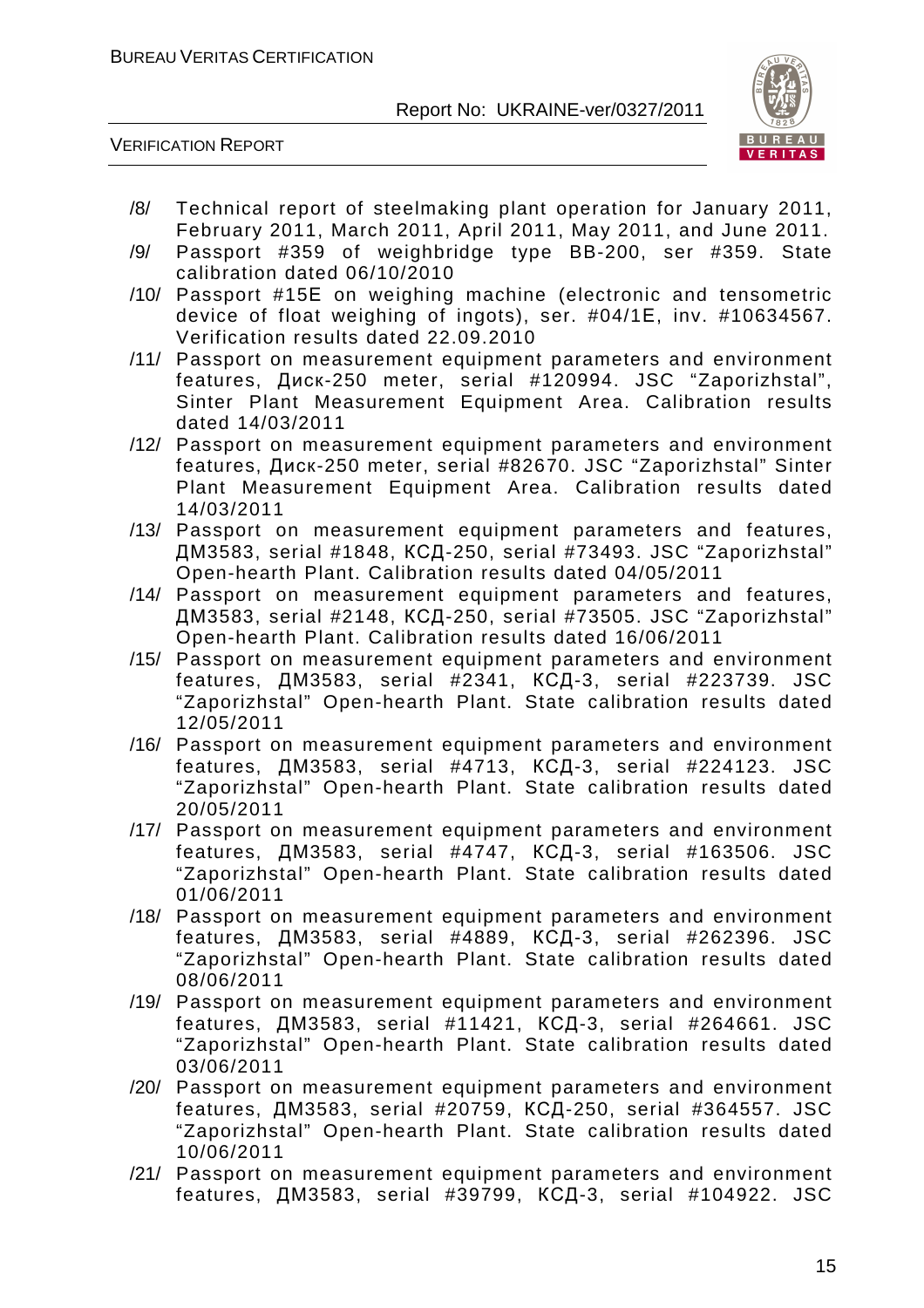

VERIFICATION REPORT

"Zaporizhstal" Open-hearth Plant. State calibration results dated 12/05/2011

- /22/ Passport on measurement equipment parameters and environment features, ДМ3583, serial #43637, КСД-3, serial #264663. JSC "Zaporizhstal" Open-hearth Plant. State calibration results dated 06/06/2011
- /23/ Passport on measurement equipment parameters and environment features, ДМ3583, serial #45042, КСД-3, serial #191554. JSC "Zaporizhstal" Open-hearth Plant. State calibration results dated 16/05/2011
- /24/ Passport on measurement equipment parameters and environment features, ДМ3583, serial #4899, КСД-3, serial #147465. JSC "Zaporizhstal" Open-hearth Plant. State calibration results dated 01/06/2011
- /25/ Passport on measurement equipment parameters and environment features, ДМ3583, serial #52357, КСД-3, serial #203102. JSC "Zaporizhstal" Open-hearth Plant. State calibration results dated 12/05/2011
- /26/ Passport on measurement equipment parameters and environment features, ДМ3583, serial #5609, КСД-3, serial #275787. JSC "Zaporizhstal" Open-hearth Plant. State calibration results dated 12/05/2011
- /27/ Passport on measurement equipment parameters and environment features, ДМ3583, serial #61757, КСД-250, serial #68574. JSC "Zaporizhstal" Open-hearth Plant. State calibration results dated 12/05/2011
- /28/ Passport on measurement equipment parameters and environment features, ДМ3583, serial #6218, КСД-3, serial #141191. JSC "Zaporizhstal" Open-hearth Plant. State calibration results dated 16/06/2011
- /29/ Passport on measurement equipment parameters and features, ДМ3583, serial #9673, КСД-250, serial #73492. JSC "Zaporizhstal" Open-hearth Plant. State calibration results dated 04/05/2011
- /30/ Passport on measurement equipment parameters and environment features, ДМ3583, serial #81725, КСД-3, serial #264697. JSC "Zaporizhstal" Open-hearth Plant. State calibration results dated 16/06/2011
- /31/ Passport on measurement equipment parameters and environment features, ДМ3583, serial #83336, КСД-3, serial #233716. JSC "Zaporizhstal" Open-hearth Plant. State calibration results dated 20/05/2011
- /32/ Passport on measurement equipment parameters and environment features, ДМ3583, serial #86693, КСД-3, serial #176478. JSC "Zaporizhstal" Open-hearth Plant. State calibration results dated 08/06/2011
- /33/ Passport on measurement equipment parameters and features, ДМ, serial #61899, КСД-250, serial #73494. JSC "Zaporizhstal"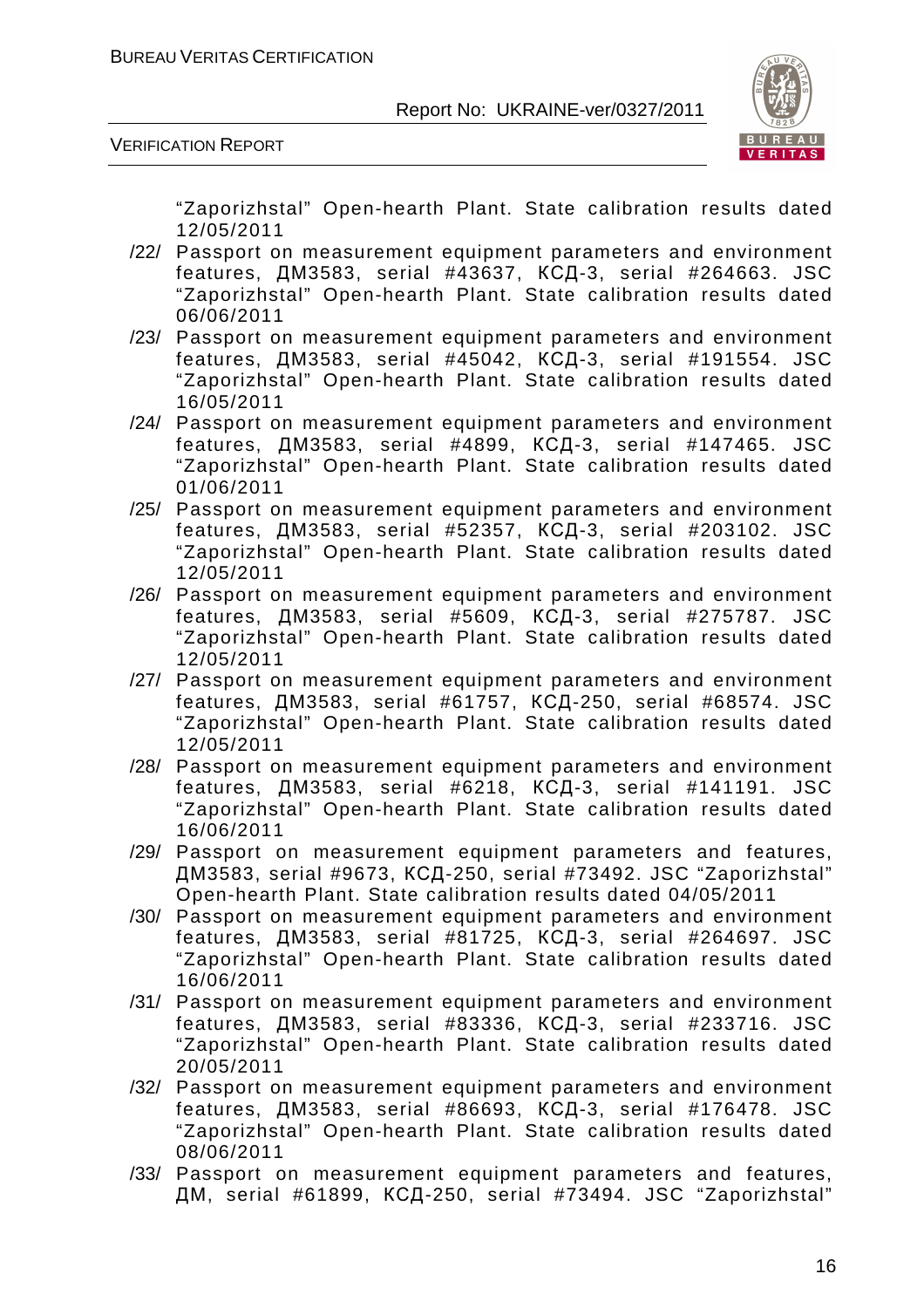

VERIFICATION REPORT

Open-hearth Plant. State calibration results dated 10/06/2011

- /34/ Passport on measurement equipment parameters and features, Метран-100ДД, serial #67542. JSC "Zaporizhstal" Gaseous department. State calibration results dated 18/11/2010
- /35/ Passport on measurement equipment parameters and features, МЭД, serial #11233. JSC "Zaporizhstal" Open-hearth Plant. State calibration results dated 16/06/2011
- /36/ Passport on measurement equipment parameters and features, Сафир5420, serial #04691392. JSC "Zaporizhstal" Open-hearth Plant. State calibration results dated 16/05/2011
- /37/ Passport on measurement equipment parameters and features, Сафир М-5410, serial #08147118. JSC "Zaporizhstal" Open-hearth Plant. State calibration results dated 04/05/2011
- /38/ Passport on measurement equipment parameters and features, Сафир5420, serial #09276441. JSC "Zaporizhstal" Open-hearth Plant. State calibration results dated 04/05/2011
- /39/ Passport on measurement equipment parameters and features, Сафир, serial #09311428. JSC "Zaporizhstal" Open-hearth Plant. State calibration results dated 04/05/2011
- /40/ Passport on measurement equipment parameters and features, Сафир, serial #09328507. JSC "Zaporizhstal" Open-hearth Plant. State calibration results dated 22/06/2011
- /41/ Passport on measurement equipment parameters and features, Сафир, serial #09332509. JSC "Zaporizhstal". State calibration results dated 21/06/2011
- /42/ Passport on measurement equipment parameters and features, Сафир5420, serial #10245836. JSC "Zaporizhstal". State calibration results dated 12/05/2011
- /43/ Passport on measurement equipment parameters and features, Сафир5420, serial #10251684. JSC "Zaporizhstal". State calibration results dated 04/05/2011
- /44/ Passport on measurement equipment parameters and features, Сафир5420, serial #10253454. JSC "Zaporizhstal". State calibration results dated 22/06/2011
- /45/ Measurement equipment calibration certificate #2-0476-10 dated 29/07/2010, Флоутек measuring unit, serial #583. Valid till 29/07/2012
- /46/ Protocols of measuring of gas and dust flow parameters dated 22/02/2011 (sinter machine 1-4)
- /47/ Protocols of measuring of gas and dust flow parameters dated 05/08/2011 (OHF#5). Form LOOS-53
- /48/ Protocols of measuring of gas and dust flow parameters dated 15/04/2011 (OHF#6). Form LOOS-53
- /49/ Protocols of measuring of gas and dust flow parameters dated 11/03/2011 (OHF#2). Form LOOS-53
- /50/ Certificates on physic and chemical parameters of natural gas for January 2011, February 2011, March 2011, April 2011, May 2011,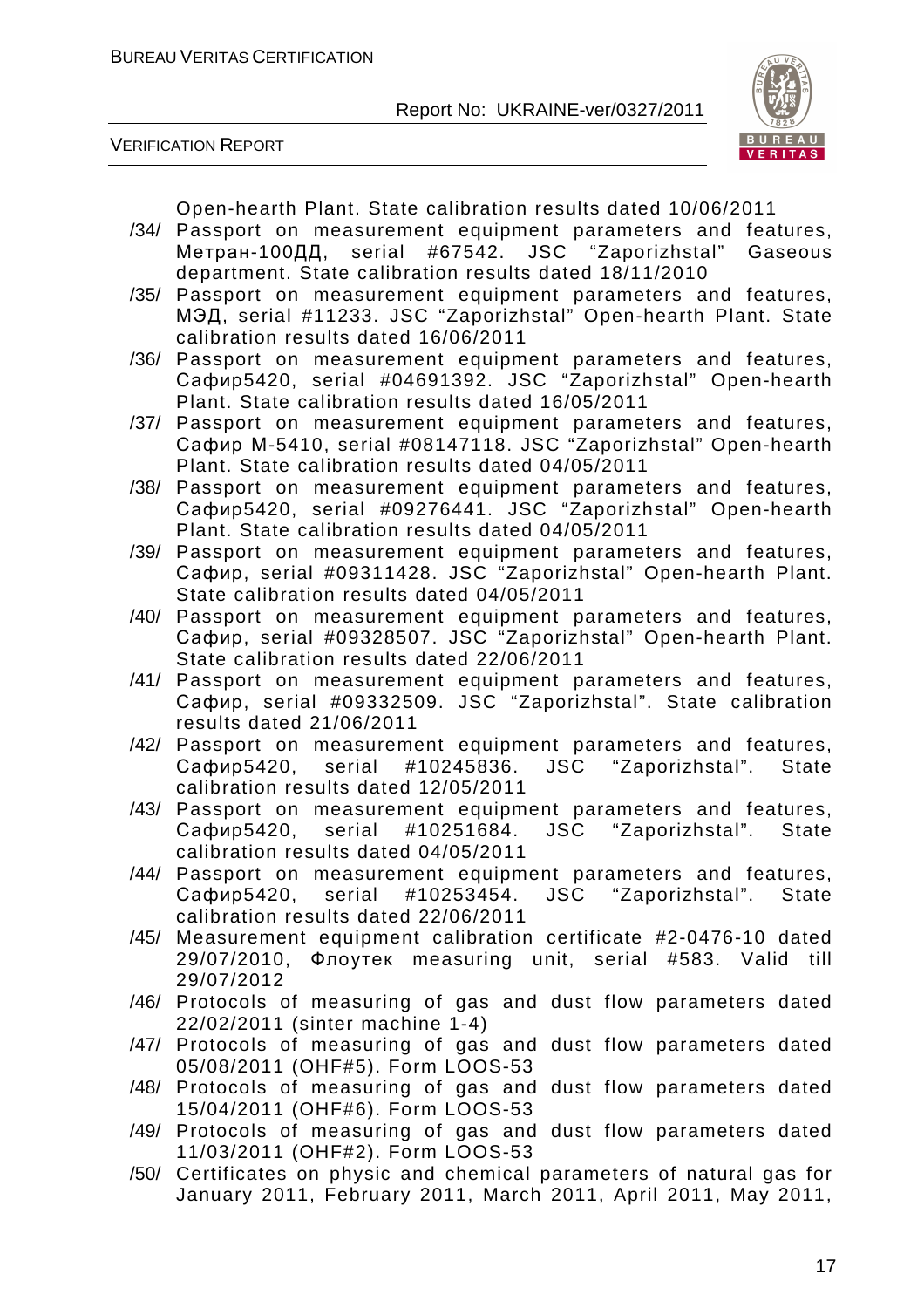

VERIFICATION REPORT

and June 2011

- /51/ Reporting form #4. Natural gas consumption in sinter plant for January 2011, February 2011, March 2011, April 2011, May 2011, and June 2011
- /52/ Reporting form #5. Chemical composition and calorie content of natural gas for January 2011, February 2011, March 2011, April 2011, May 2011, and June dated 19/07/2011
- /53/ Reporting forms #1. Steel production in steelmaking plant for January 2011, February 2011, March 2011, April 2011, May 2011, and June 2011
- /54/ Reporting forms #2. Sinter production in sinter plant for January 2011, February 2011, March 2011, April 2011, May 2011, and June 2011
- /55/ Reporting forms #3. Natural gas consumption in steelmaking plant for January 2011, February 2011, March 2011, April 2011, May 2011, and June 2011
- /56/ Passport of measurement device type Delta 65
- /57/ Passport of measurement device type ТЕРМИТ 5000
- /58/ Certificate on calibration #82001/20 of measurement equipment type Delta 65, ser. #288783 dated 18/03/2010. It is valid to 18/03/2011
- /59/ Certificate on calibration #83002/26 of measurement equipment type Delta 65, ser. #288783 dated 21/03/2011. It is valid to 21/03/2012
- /60/ Certificate on calibration #82001/19 of measurement equipment type Delta 65, ser. #288782 dated 18/03/2010. It is valid to 18/03/2011
- /61/ Certificate on calibration #83002/25 of measurement equipment type Delta 65, ser. #288782 dated 21/03/2011. It is valid to 21/03/2012
- /62/ Certificate on calibration #83002/24 of measurement equipment type Delta 65, ser. #288781 dated 21/03/2011. It is valid to 21/03/2012
- /63/ Certificate on calibration #82001/17 of measurement equipment type Delta 65, ser. #287963 dated 18/03/2010. It is valid to 18/03/2011
- /64/ Certificate on calibration #83002/23 of measurement equipment type Delta 65, ser. #287963 dated 21/03/2011. It is valid to 21/03/2012
- /65/ Certificate on calibration #12-01/ of measurement equipment type ТЕРМИТ 5000, ser. #07084. It is valid to 26/11/2010
- /66/ Certificate on calibration #12-01/2208 of measurement equipment type ТЕРМИТ 5000, ser. #07084, dated 19/05/2011. It is valid to 20/05/2012
- /67/ Protocols on staff training.
- /68/ Passport on measurement equipment parameters and features, Метран-100ДД, serial #67496. JSC "Zaporizhstal" Gaseous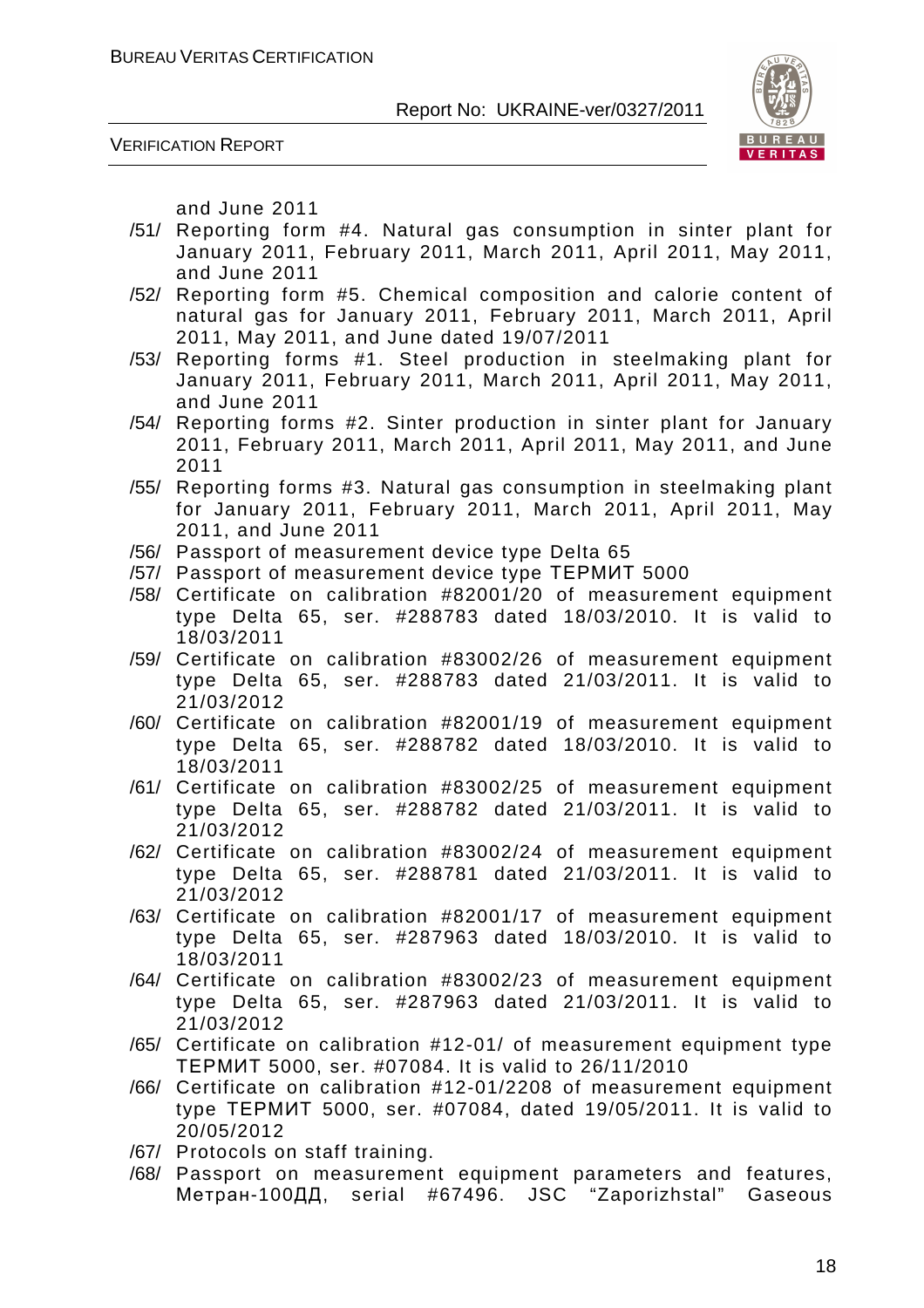



department. State calibration results dated 18/11/2010

- /69/ Passport on measurement equipment parameters and features, Метран, serial #77669, Диск-250, serial #28146. JSC "Zaporizhstal" Gaseous department. State calibration results dated 18/11/2010
- /70/ Passport on measurement equipment parameters and features, Метран, serial #67501, Диск-250, serial #64229. JSC "Zaporizhstal" Gaseous department. State calibration results dated 18/11/2010
- /71/ Attestation certificate #06544-5-1-26/3-ГОМС issued by the Laboratory of Environmental Protection to JSC "Zaporizhstal", dated 21/05/2010. It is valid till 21/05/2013

#### **Persons interviewed:**

List persons interviewed during the verification or persons that contributed with other information that are not included in the documents listed above.

- /1/ S. Chernyshov Deputy chief of furnaces and heat-and-power engineering of Marten shop at JSC "Zaporizhstal";
- /2/ P. Sidelnikov Deputy chief of energy equipment of sinter plant at JSC "Zaporizhstal";
- /3/ R. Zemenkov Chief of methodology and economic calculation bureau of economic planning department at JSC "Zaporizhstal";
- /4/ V. Yarysh Deputy chief of chief power engineer department at JSC "Zaporizhstal";
- /5/ I. Holina Chief of Laboratory of environmental protection at JSC "Zaporizhstal";
- /6/ M. Nechyporuk Deputy chief of training department at JSC "Zaporizhstal";
- /7/ T. Starodub Accepter of sinter plant at JSC "Zaporizhstal";
- /8/ O. Lotenkov Deputy chief of roughing shop at JSC "Zaporizhstal";
- /9/ S. Pshygodskij Director of external trade department at JSC "Zaporizhstal";
- /10/ R. Kazakov Principal specialist CJSC "NCSF".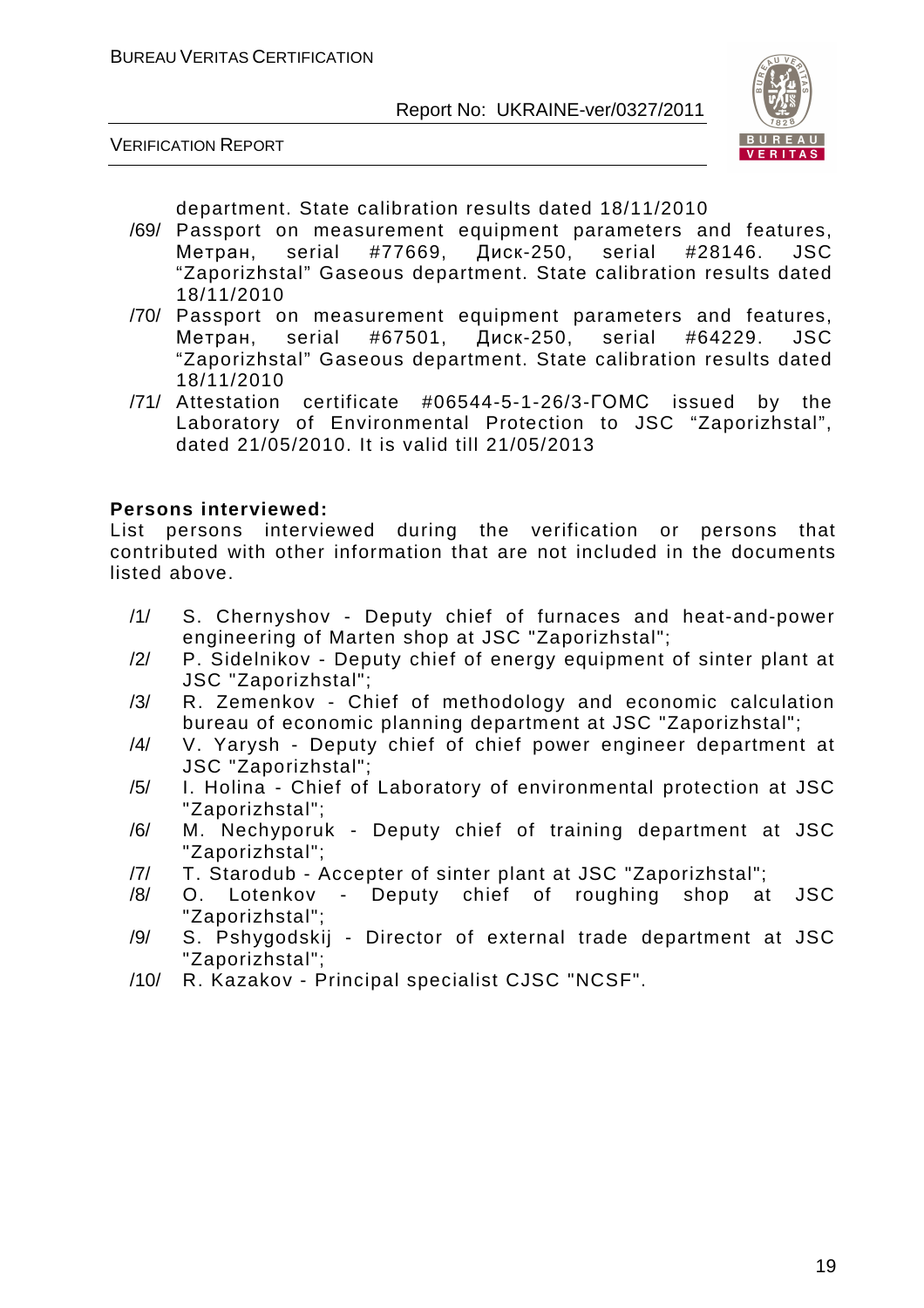

VERIFICATION REPORT

# APPENDIX A: COMPANY PROJECT VERIFICATION PROTOCOL

#### **Table 1 Check list for verification, according to the JOINT IMPLEMENTATION DETERMINATION AND VERIFICATION MANUAL (Version 01)**

| <b>DVM</b><br>Paragra<br>ph | <b>Check Item</b>                                                                                                                                                                                                                                                                               | Initial finding                                                                                                                                                                                                                                                                                                                                                                                                                                                                                                                                                                                                               | <b>Draft</b><br><b>Conclusi</b><br>on | <b>Final</b><br><b>Conclusi</b><br>on |
|-----------------------------|-------------------------------------------------------------------------------------------------------------------------------------------------------------------------------------------------------------------------------------------------------------------------------------------------|-------------------------------------------------------------------------------------------------------------------------------------------------------------------------------------------------------------------------------------------------------------------------------------------------------------------------------------------------------------------------------------------------------------------------------------------------------------------------------------------------------------------------------------------------------------------------------------------------------------------------------|---------------------------------------|---------------------------------------|
|                             | Project approvals by Parties involved                                                                                                                                                                                                                                                           |                                                                                                                                                                                                                                                                                                                                                                                                                                                                                                                                                                                                                               |                                       |                                       |
| 90                          | Has the DFPs of at least one Party<br>involved, other than the host Party,<br>issued a written project approval<br>submitting<br>when<br>the<br>first<br>verification report to the secretariat  <br>for publication in accordance with<br>paragraph 38 of the JI guidelines,<br>at the latest? | Host Party (i.e., Ukraine) provided Letter of<br>Approval #1604/23/7 dated 22/06/2011 of JI<br>project "Energy efficiency increase in<br>steelmaking and<br>sinter<br><b>JSC</b><br>plants<br>"Zaporizhstal", Ukraine" which was issued by<br>State Environmental Investment Agency of<br>Ukraine.<br>Also, Party B (i.e., the Netherland) provided<br>Approval<br>#2011JI18<br>Letter<br>of the set of the set of the set of the set of the set of the set of the set of the set of the set of the set o<br>dated 31/05/2011 that was issued by NL<br>Agency Ministry of Economic<br>Affairs,<br>Agriculture and Innovation. | OK.                                   | OK.                                   |
| 91                          | Are all the written project approvals<br>by Parties involved unconditional?                                                                                                                                                                                                                     | Refer to the section 90 of this protocol above.                                                                                                                                                                                                                                                                                                                                                                                                                                                                                                                                                                               |                                       |                                       |
|                             | <b>Project implementation</b>                                                                                                                                                                                                                                                                   |                                                                                                                                                                                                                                                                                                                                                                                                                                                                                                                                                                                                                               |                                       |                                       |
| 92                          | Has the project been implemented<br>in accordance<br>with the PDD<br>regarding which the determination<br>has been deemed final and is so<br>listed on the UNFCCC JI website?                                                                                                                   | Implementation of the project activity was<br>realized<br>according to<br>the<br>project<br>implementation schedule described in the<br>project design document.<br>There are two deviations from the registered<br>Monitoring plan that connected to the<br>structural changes of the .JSC "Zaporizhstal".                                                                                                                                                                                                                                                                                                                   | OK.                                   | <b>OK</b>                             |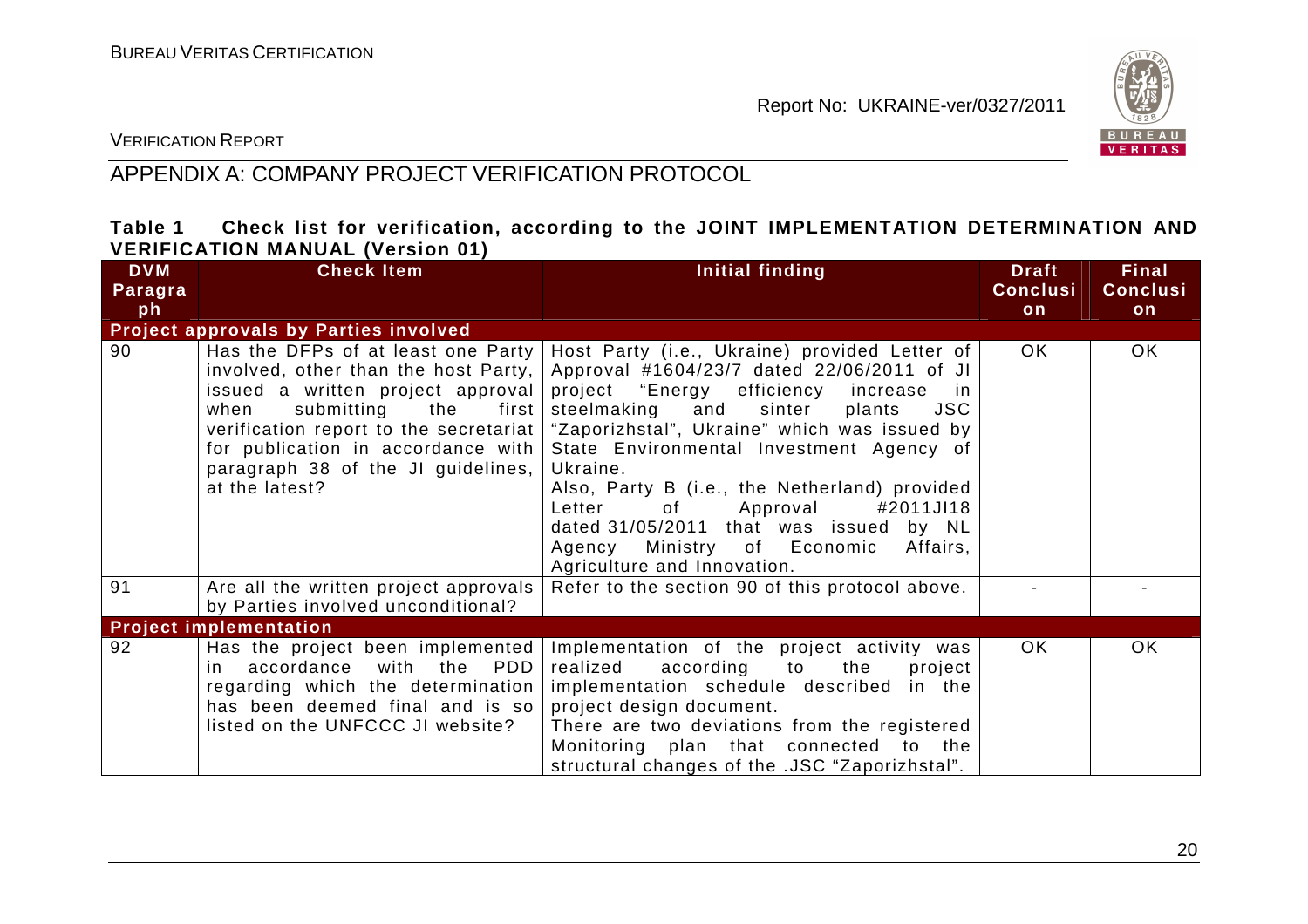

| <b>DVM</b><br>Paragra<br>ph | <b>Check Item</b>                                                                                                              | <b>Initial finding</b>                                                                                                                                                                                                                                                                                                                                                                                                                                                                                                                                                                                                                                                                                                                                                                                                                                                                                                                                                                                                                                                                                                    | <b>Draft</b><br><b>Conclusi</b><br>on | <b>Final</b><br><b>Conclusi</b><br>on |
|-----------------------------|--------------------------------------------------------------------------------------------------------------------------------|---------------------------------------------------------------------------------------------------------------------------------------------------------------------------------------------------------------------------------------------------------------------------------------------------------------------------------------------------------------------------------------------------------------------------------------------------------------------------------------------------------------------------------------------------------------------------------------------------------------------------------------------------------------------------------------------------------------------------------------------------------------------------------------------------------------------------------------------------------------------------------------------------------------------------------------------------------------------------------------------------------------------------------------------------------------------------------------------------------------------------|---------------------------------------|---------------------------------------|
| 93                          | What is the status of operation of<br>the project during the monitoring<br>period?                                             | Monitoring report indicated the current status<br>of the project activity implementation. Based<br>on provided materials, there is known that all<br>project equipments were operational in the<br>reporting period.<br>As a fact, the replacement of gas burners is<br>implemented stepwise in 2005-2009. The work<br>documentation is elaborated<br>for each<br>aggregate for new gas burners installation in<br>period of installation works.<br>The<br>final<br>replacement of traditional burners in the<br>burner with spray and niche technology is<br>made in 2009. In addition, the detailed<br>implementation schedule of gas burners<br>installation was provided in the Monitoring<br>report.<br>The value of emission reduction achieved for<br>the monitoring period 01/01/2011-30/06/2011<br>makes $56,719$ t $CO2$ equivalent and that one<br>estimated in PDD - 44,725 t $CO2$ equivalent.<br>Clarification request 01 (CL01). Please,<br>explain the reason of difference between the<br>value of emission reduction estimated in the<br>PDD and emission reduction stated in the<br>Monitoring report. | CL <sub>01</sub>                      | OK.                                   |
| 94                          | <b>Compliance with monitoring plan</b><br>monitoring<br>Did<br>the<br>occur<br>in<br>with the<br>accordance<br>$monitoring$ is | The monitoring process at JSC "Zaporizhstal"<br>carried out in accordance with the                                                                                                                                                                                                                                                                                                                                                                                                                                                                                                                                                                                                                                                                                                                                                                                                                                                                                                                                                                                                                                        |                                       | OK                                    |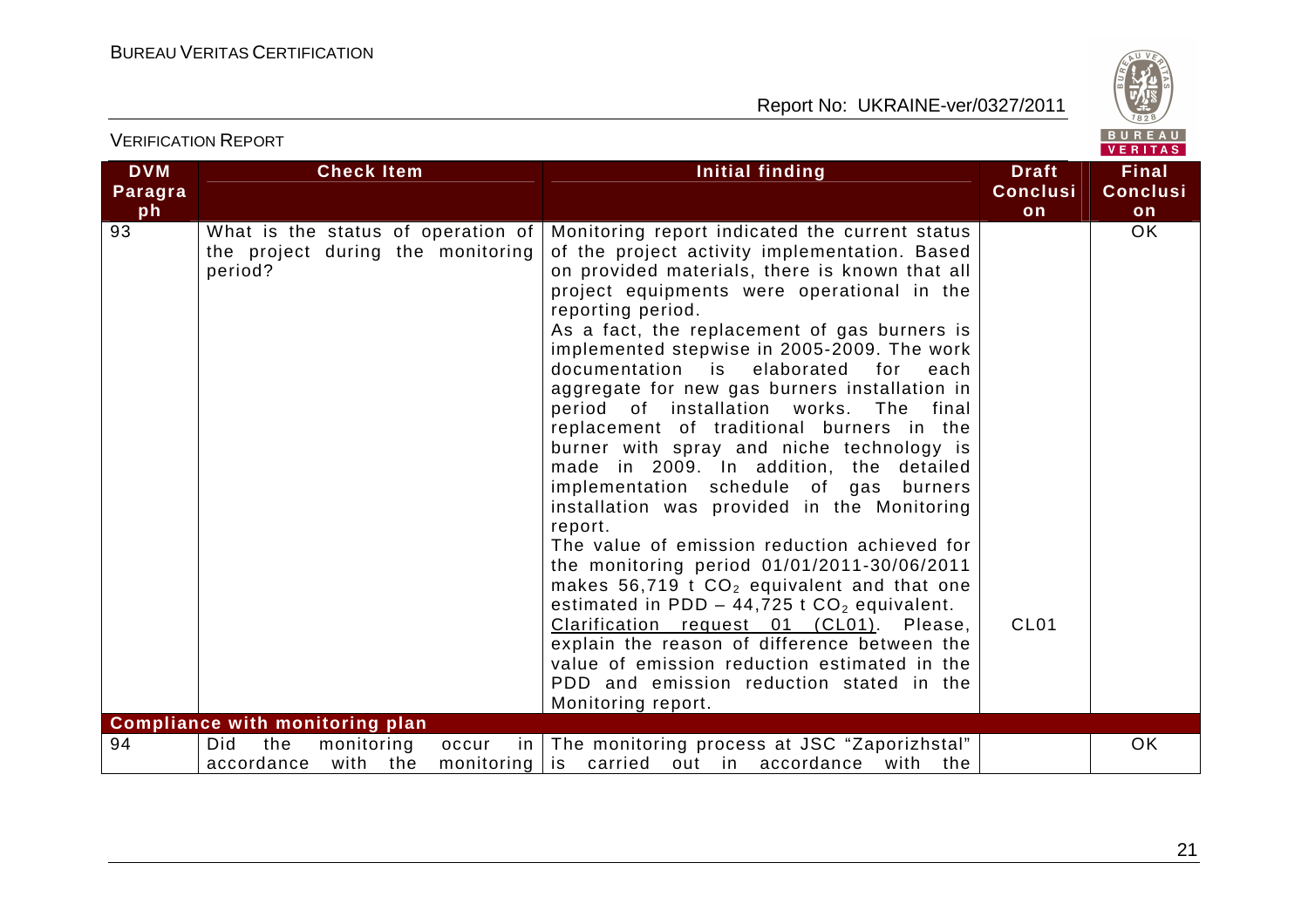

| <b>DVM</b> | <b>Check Item</b>                                                                                                                                                                                                                                                                                                                                                                       | <b>Initial finding</b>                                                                                                                                                                                                                                                                                                                                                                                                        | <b>Draft</b>    | <b>Final</b>    |
|------------|-----------------------------------------------------------------------------------------------------------------------------------------------------------------------------------------------------------------------------------------------------------------------------------------------------------------------------------------------------------------------------------------|-------------------------------------------------------------------------------------------------------------------------------------------------------------------------------------------------------------------------------------------------------------------------------------------------------------------------------------------------------------------------------------------------------------------------------|-----------------|-----------------|
| Paragra    |                                                                                                                                                                                                                                                                                                                                                                                         |                                                                                                                                                                                                                                                                                                                                                                                                                               | <b>Conclusi</b> | <b>Conclusi</b> |
| ph         |                                                                                                                                                                                                                                                                                                                                                                                         |                                                                                                                                                                                                                                                                                                                                                                                                                               | on              | on              |
|            | plan included in the PDD regarding<br>which the determination has been<br>deemed final and is so listed on the<br>UNFCCC JI website?                                                                                                                                                                                                                                                    | monitoring plan included in the registered<br>PDD version 02 dated 15/03/2011.<br>Data used for calculation of emissions<br>reduction based on information that confirmed<br>by JSC "Zaporizhstal" documents.<br>Corrective Action Request 01 (CAR01).<br>Formulae 1.2.1 from the Monitoring Report is<br>absent in the Monitoring Plan that was<br>approved in the PDD. Please, make<br>corrections.                         | CAR01           |                 |
| 95(a)      | For<br>calculating<br>the<br>emission<br>reductions or enhancements of net<br>removals, were key factors, e.g.<br>those listed in 23 (b) (i)-(vii) above, $ $<br>influencing the baseline emissions<br>or net removals and the activity<br>level of the project and the<br>emissions or removals as well as<br>risks associated with the project<br>taken into account, as appropriate? | According to reviewed information, there are<br>taken into account key factors (such as<br>emission factor<br>of the<br>natural<br>gas<br>consumption, etc.), production level, amount<br>of the fuel consumption, fuel quality and other<br>risks associated with the implementation of<br>the project activity that can influence to the<br>baseline and project emission, and emission<br>reduction due to the JI project. | OK.             | OK.             |
| 95(b)      | data<br>Are<br>sources<br>used<br>for<br>calculating emission reductions or<br>enhancements of net removals<br>clearly identified, reliable and<br>transparent?                                                                                                                                                                                                                         | Data sources used for calculating emission<br>reductions are clearly identified, reliable and<br>transparent. On site responsible persons<br>from<br>register<br>data<br>the<br>measurement<br>equipments and fixed monitoring data to<br>logbooks, monthly data collected to the<br>technical<br>reports. Moreover,<br>there<br>is i<br>electronic database of monitoring data. All                                          | $\overline{OK}$ | OK.             |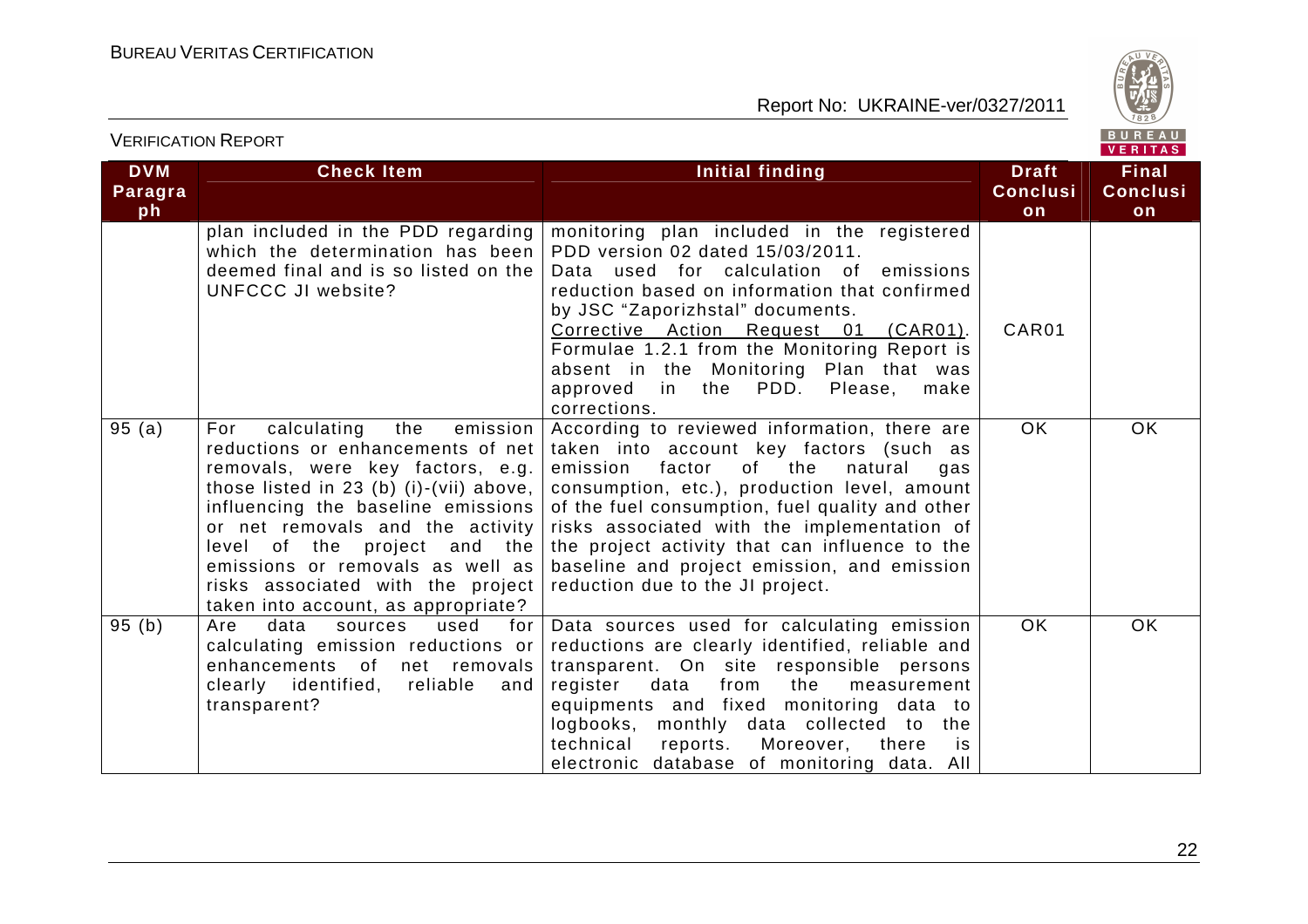

| <b>DVM</b> | <b>Check Item</b>                                                        | Initial finding                                  | <b>Draft</b>    | <b>Final</b>    |
|------------|--------------------------------------------------------------------------|--------------------------------------------------|-----------------|-----------------|
| Paragra    |                                                                          |                                                  | <b>Conclusi</b> | <b>Conclusi</b> |
| ph         |                                                                          |                                                  | on              | on              |
|            |                                                                          | roles and responsibilities are described in      |                 |                 |
|            |                                                                          | details in the Monitoring report for the         |                 |                 |
|            |                                                                          | regarded monitoring period.                      |                 |                 |
| 95(c)      | Are emission<br>factors,<br>including                                    | $CO2$ emission factor from natural<br>gas        | <b>OK</b>       | <b>OK</b>       |
|            | default emission factors, if used for                                    | consumption is used for calculation of           |                 |                 |
|            | calculating the emission reductions                                      | emissions and emission reductions.<br>This       |                 |                 |
|            | or enhancements of net removals,                                         | factor is monitored and calculated through the   |                 |                 |
|            | selected by carefully balancing                                          | crediting period.                                |                 |                 |
|            | accuracy and reasonableness, and<br>appropriately justified<br>of<br>the |                                                  |                 |                 |
|            | choice?                                                                  |                                                  |                 |                 |
| 95(d)      | Is the calculation of emission                                           | The calculation of emission reductions is        | <b>OK</b>       | <b>OK</b>       |
|            | reductions or enhancements of net                                        | based on conservative assumptions and the        |                 |                 |
|            | removals based on conservative                                           | most plausible scenarios in a transparent        |                 |                 |
|            | assumptions and the most plausible                                       | manner. As a result of documents revision, all   |                 |                 |
|            | scenarios in a transparent manner?                                       | data connected with estimation of emission       |                 |                 |
|            |                                                                          | reduction<br>consistent<br>through<br>the<br>are |                 |                 |
|            |                                                                          | Monitoring report and excel spreadsheets with    |                 |                 |
|            |                                                                          | calculation.                                     |                 |                 |
|            | Applicable to JI SSC projects only                                       |                                                  |                 |                 |
| 96         | Is the relevant threshold to be                                          | Not applicable                                   | OK.             | <b>OK</b>       |
|            | classified as JI SSC project not                                         |                                                  |                 |                 |
|            | exceeded during the monitoring                                           |                                                  |                 |                 |
|            | period on an annual average basis?                                       |                                                  |                 |                 |
|            | If the threshold is exceeded, is the                                     |                                                  |                 |                 |
|            | maximum emission reduction level                                         |                                                  |                 |                 |
|            | estimated in the PDD for the JI SSC                                      |                                                  |                 |                 |
|            | project or the bundle for the                                            |                                                  |                 |                 |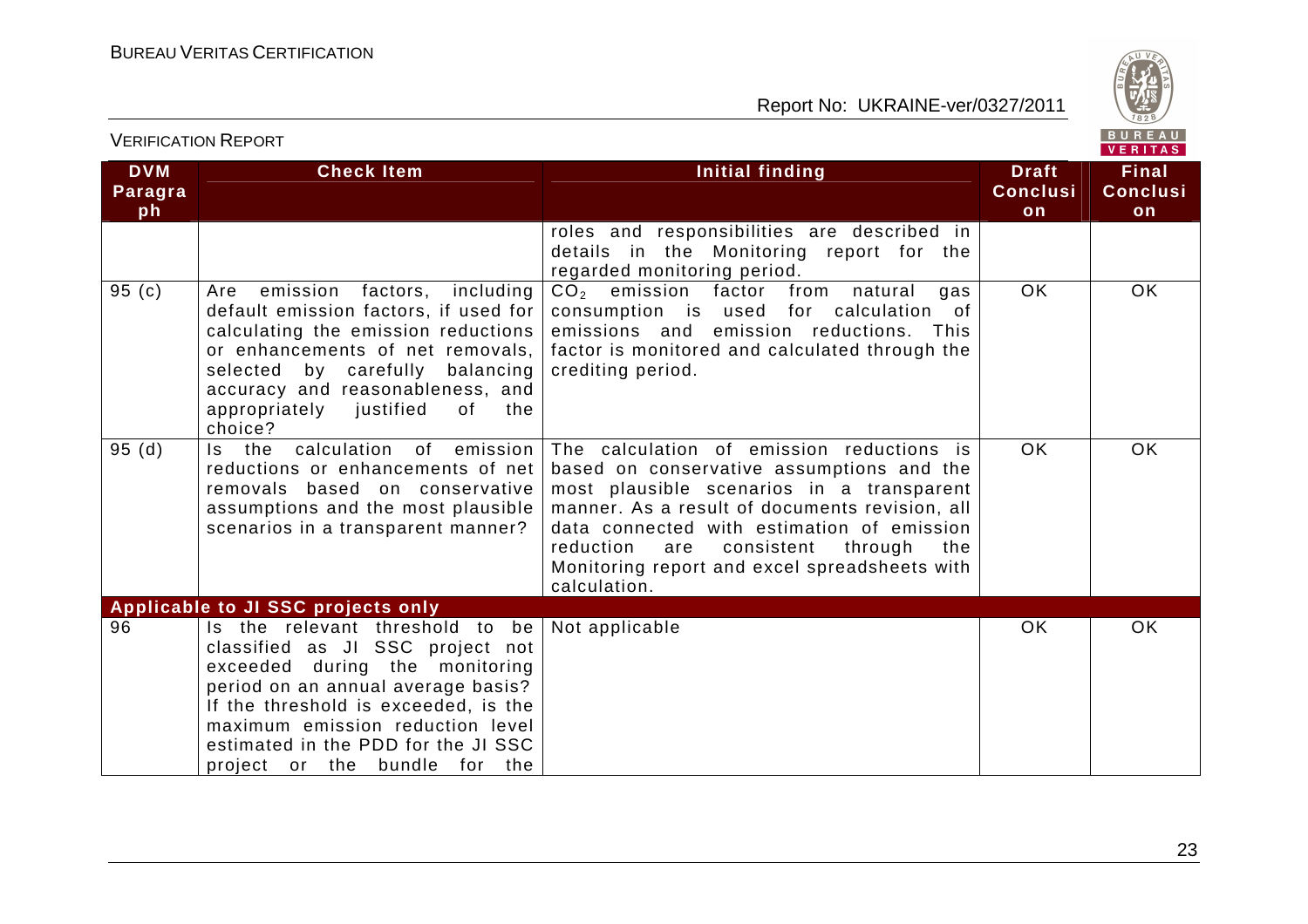

| <b>VERIFICATION REPORT</b>         |                                                                                                                                                                                                                                                                                                                                                           |                                                                                                                                                                                                                                                                                       |                                       | BUREAU<br>VERITAS                     |
|------------------------------------|-----------------------------------------------------------------------------------------------------------------------------------------------------------------------------------------------------------------------------------------------------------------------------------------------------------------------------------------------------------|---------------------------------------------------------------------------------------------------------------------------------------------------------------------------------------------------------------------------------------------------------------------------------------|---------------------------------------|---------------------------------------|
| <b>DVM</b><br><b>Paragra</b><br>ph | <b>Check Item</b>                                                                                                                                                                                                                                                                                                                                         | <b>Initial finding</b>                                                                                                                                                                                                                                                                | <b>Draft</b><br><b>Conclusi</b><br>on | <b>Final</b><br><b>Conclusi</b><br>on |
|                                    | monitoring period determined?                                                                                                                                                                                                                                                                                                                             |                                                                                                                                                                                                                                                                                       |                                       |                                       |
|                                    | Applicable to bundled JI SSC projects only                                                                                                                                                                                                                                                                                                                |                                                                                                                                                                                                                                                                                       |                                       |                                       |
| 97(a)                              | Has the composition of the bundle<br>not changed from that is stated in<br>F-JI-SSCBUNDLE?                                                                                                                                                                                                                                                                | Not applicable                                                                                                                                                                                                                                                                        | <b>OK</b>                             | <b>OK</b>                             |
| 97 (b)                             | If the determination was conducted<br>basis<br>of an<br>overall<br>the<br>on<br>monitoring plan, have the project<br>participants submitted a common<br>monitoring report?                                                                                                                                                                                | Not applicable                                                                                                                                                                                                                                                                        | <b>OK</b>                             | <b>OK</b>                             |
| 98                                 | If the monitoring is based on a<br>monitoring plan that provides for<br>overlapping monitoring periods, are<br>monitoring<br>the<br>periods<br>per<br>component of the project clearly<br>specified in the monitoring report?<br>Do the monitoring periods not<br>overlap with those for which<br>verifications were already deemed<br>final in the past? | Not applicable                                                                                                                                                                                                                                                                        | <b>OK</b>                             | <b>OK</b>                             |
|                                    | Revision of monitoring plan                                                                                                                                                                                                                                                                                                                               |                                                                                                                                                                                                                                                                                       |                                       |                                       |
|                                    | Applicable only if monitoring plan is revised by project participant                                                                                                                                                                                                                                                                                      |                                                                                                                                                                                                                                                                                       |                                       |                                       |
| 99(a)                              | Did the project participants provide<br>an appropriate justification for the<br>proposed revision?                                                                                                                                                                                                                                                        | There are two deviations from the registered<br>Monitoring Plan. One deviation is connected<br>the frequency of Monitoring report<br>t∩<br>preparation and signature. Other deviation is<br>based on changes in one type parameter data<br>souses. As a fact, the change concerns the | OK.                                   | <b>OK</b>                             |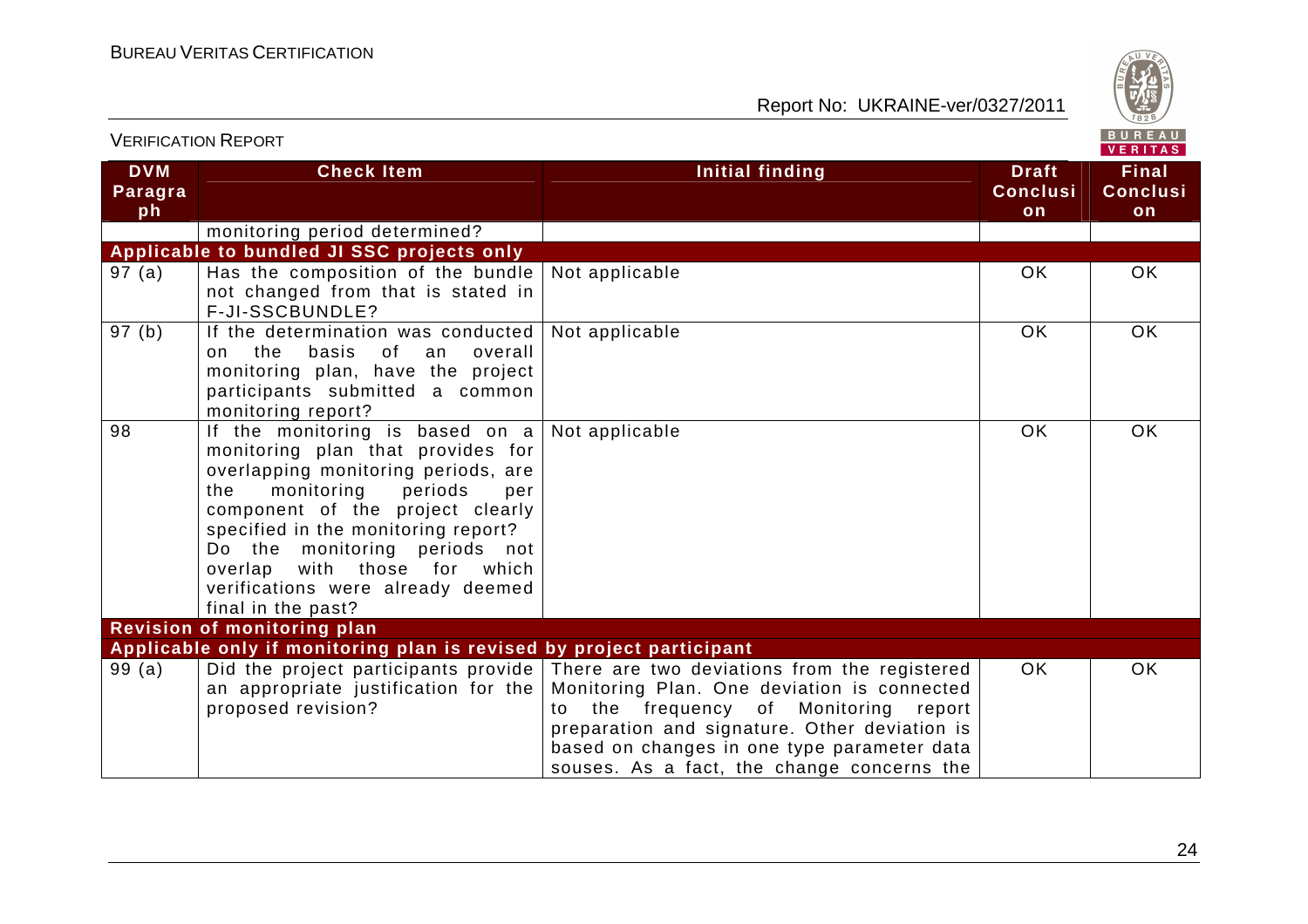

|                             |                                                                                                                                                                                         |                                                                                                                                                                                                                                                                                                                                                                                                                                                                                                                                                                                                                                                                                                                                                  |                                       | VERIIAS                               |
|-----------------------------|-----------------------------------------------------------------------------------------------------------------------------------------------------------------------------------------|--------------------------------------------------------------------------------------------------------------------------------------------------------------------------------------------------------------------------------------------------------------------------------------------------------------------------------------------------------------------------------------------------------------------------------------------------------------------------------------------------------------------------------------------------------------------------------------------------------------------------------------------------------------------------------------------------------------------------------------------------|---------------------------------------|---------------------------------------|
| <b>DVM</b><br>Paragra<br>ph | <b>Check Item</b>                                                                                                                                                                       | Initial finding                                                                                                                                                                                                                                                                                                                                                                                                                                                                                                                                                                                                                                                                                                                                  | <b>Draft</b><br><b>Conclusi</b><br>on | <b>Final</b><br><b>Conclusi</b><br>on |
| 99(b)                       | Does the proposed revision improve<br>the accuracy and/or applicability of<br>information collected compared to<br>the original monitoring plan without<br>changing conformity with the | parameter of natural gas consumption for<br>steel production in each steel-smelting<br>furnace.<br>Project participants provided an appropriate<br>justification and description for the proposed<br>revisions. Due to documents investigation, it<br>can be concluded that regarded deviations do<br>not influence on the calculation of emission<br>reduction.<br>All detail explanation and justification are<br>described in the Monitoring Report for the<br>period 01/01/2011-30/06/2011.<br>Proposed revisions improve the accuracy and<br>information<br>applicability<br>of<br>collected<br>compared to the original monitoring plan<br>without changing conformity with the relevant<br>rules and regulations for the establishment of | <b>OK</b>                             | <b>OK</b>                             |
|                             | relevant rules and regulations for<br>the establishment of monitoring<br>plans?                                                                                                         | monitoring plans.                                                                                                                                                                                                                                                                                                                                                                                                                                                                                                                                                                                                                                                                                                                                |                                       |                                       |
| Data management             |                                                                                                                                                                                         |                                                                                                                                                                                                                                                                                                                                                                                                                                                                                                                                                                                                                                                                                                                                                  |                                       |                                       |
| 101 (a)                     | Is the implementation of data<br>collection procedures in accordance<br>with the monitoring plan, including<br>the quality control and quality<br>assurance procedures?                 | Procedures<br>0f<br>data<br>collection<br>are<br>implemented in compliance with the approved<br>monitoring<br>plan.<br>Also,<br>STP 8.2-13-10<br>"Monitoring of GHG emission reductions" was<br>developed<br>at JSC "Zaporizhstal".<br>For<br>monitoring<br>there<br>used<br>measuring<br>are<br>equipments, such as scales, gas meters, etc.                                                                                                                                                                                                                                                                                                                                                                                                    | <b>OK</b>                             | <b>OK</b>                             |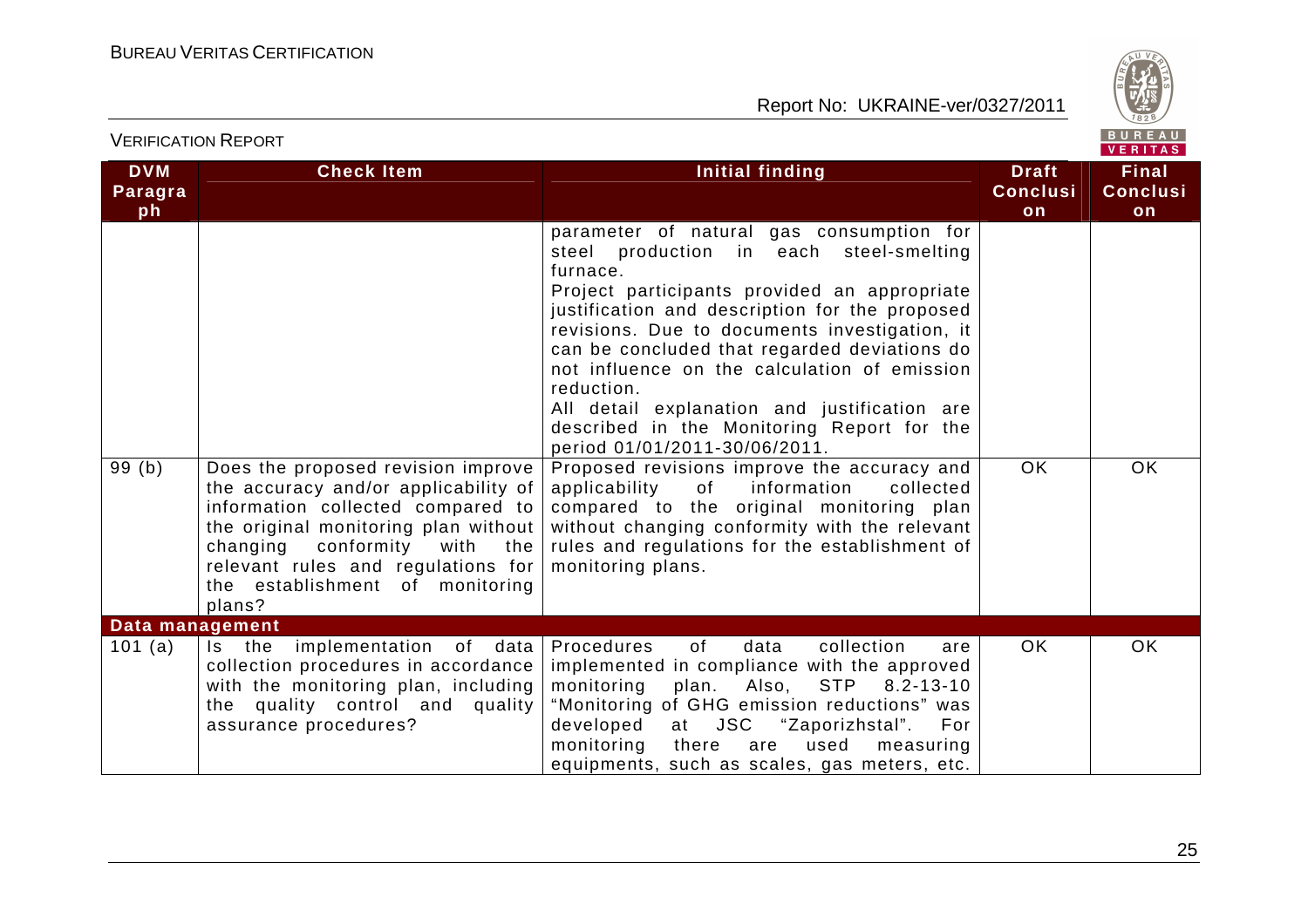

| <b>DVM</b>           | <b>Check Item</b>                                                                                 | <b>Initial finding</b>                                                                                                                                                                                                                                                                                                                                                                                                                                                                                                                                                                                                                                                    | <b>Draft</b>              | <b>Final</b>    |
|----------------------|---------------------------------------------------------------------------------------------------|---------------------------------------------------------------------------------------------------------------------------------------------------------------------------------------------------------------------------------------------------------------------------------------------------------------------------------------------------------------------------------------------------------------------------------------------------------------------------------------------------------------------------------------------------------------------------------------------------------------------------------------------------------------------------|---------------------------|-----------------|
| Paragra              |                                                                                                   |                                                                                                                                                                                                                                                                                                                                                                                                                                                                                                                                                                                                                                                                           | <b>Conclusi</b>           | <b>Conclusi</b> |
| ph                   |                                                                                                   |                                                                                                                                                                                                                                                                                                                                                                                                                                                                                                                                                                                                                                                                           | on                        | on              |
|                      |                                                                                                   | Monitoring data of the project is monitored in<br>compliance<br>with<br>scheduled<br>frequency<br>approved in the developed monitoring plan<br>and monitoring procedure.<br>The quality control and quality assurance<br>procedures realised due to performing of<br>internal audits and checking measures,<br>participation of third parties, and carrying out<br>of procedures of emergencies finding.                                                                                                                                                                                                                                                                  |                           |                 |
| 101(b)               | Is the function of the monitoring<br>equipment, including its calibration<br>status, is in order? | All monitoring equipments have calibration. It<br>is calibrated with periodic frequency (passport<br>states the calibration frequency for every<br>device) according to the national regulations.<br>During site visit verifiers received and<br>reviewed passports and/or certificates on<br>calibration of all measurement equipments.<br>Corrective Action Request 02 (CAR02).<br>Please, provide previous certificates on<br>calibration of environmental measurement<br>devices, such as Delta 65 and TEPMUT 5000.<br>Clarification request 02 (CL02).<br>Please,<br>provide in the Monitoring report detailed<br>information of the project measurement<br>devices. | CAR02<br>CL <sub>02</sub> | OK.             |
| $\overline{1}01$ (c) | Are the evidence and records used<br>for the monitoring maintained in a<br>traceable manner?      | The evidence and records used for the<br>monitoring are maintained on site of some<br>devices and in responsible departments in a<br>traceable manner.                                                                                                                                                                                                                                                                                                                                                                                                                                                                                                                    | <b>OK</b>                 | OK.             |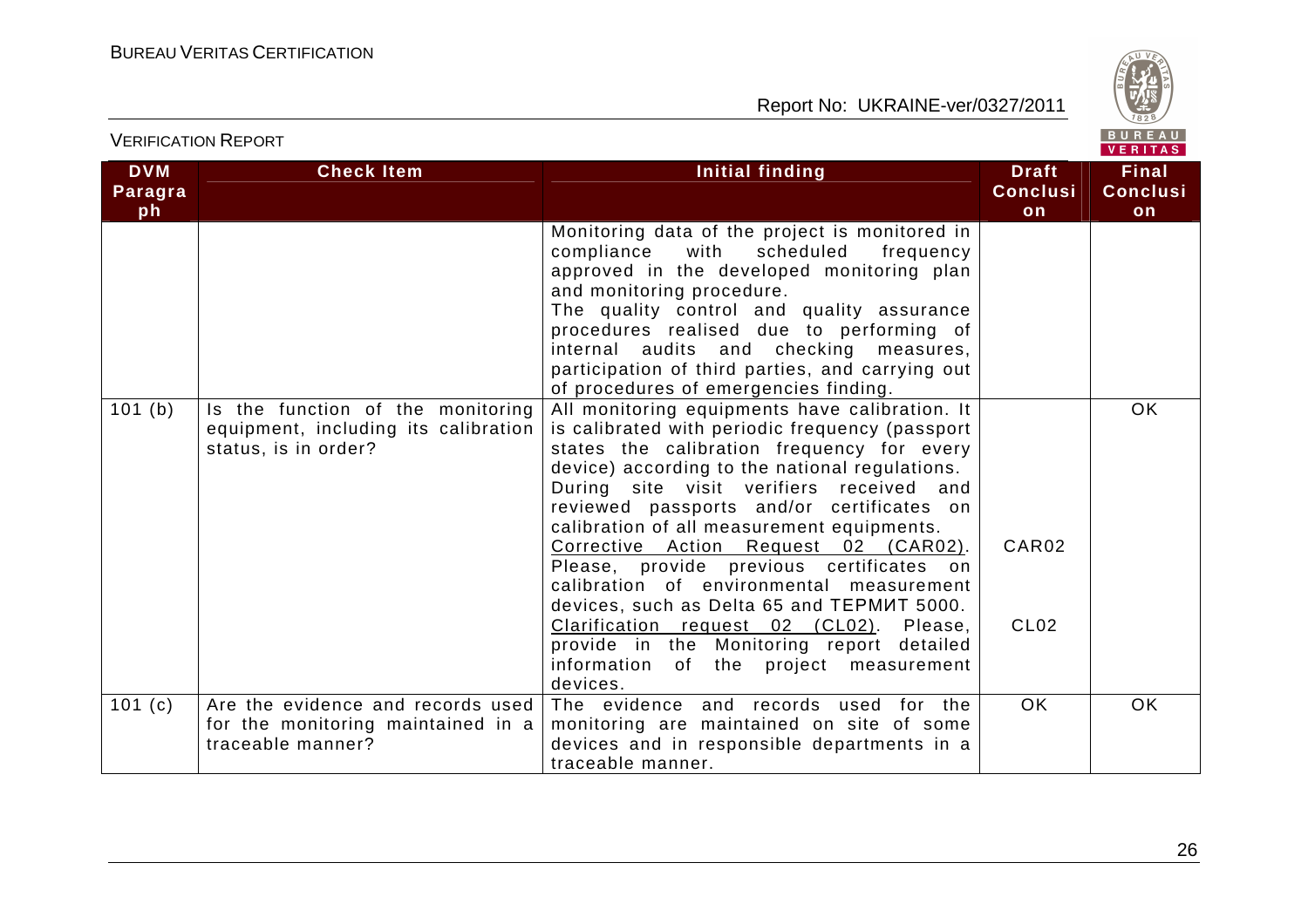

|                             | <b>VERIFICATION REPORT</b>                                                                                                                                              |                                                                                                                                                                                                                                                                                                                                                         |                                       | BUREAU<br><b>VERITAS</b>              |
|-----------------------------|-------------------------------------------------------------------------------------------------------------------------------------------------------------------------|---------------------------------------------------------------------------------------------------------------------------------------------------------------------------------------------------------------------------------------------------------------------------------------------------------------------------------------------------------|---------------------------------------|---------------------------------------|
| <b>DVM</b><br>Paragra<br>ph | <b>Check Item</b>                                                                                                                                                       | <b>Initial finding</b>                                                                                                                                                                                                                                                                                                                                  | <b>Draft</b><br><b>Conclusi</b><br>on | <b>Final</b><br><b>Conclusi</b><br>on |
| $101$ (d)                   | collection<br>data<br>Is.<br>the<br>and<br>management system for the project<br>in accordance with the<br>monitoring plan?                                              | The data collection and management system<br>for the project is in accordance with the<br>approved monitoring plan. Implementation of<br>monitoring system was checked through site<br>visit, and concluded that monitoring system is<br>completely in accordance with the revised<br>monitoring plan. This fact is also confirmed by<br>the documents. | OK.                                   | <b>OK</b>                             |
|                             | Verification regarding programs of activities                                                                                                                           | (additional elements for assessment)                                                                                                                                                                                                                                                                                                                    |                                       |                                       |
| 102                         | Is any JPA that has not been added<br>to the JI PoA not verified?                                                                                                       | Not applicable                                                                                                                                                                                                                                                                                                                                          | <b>OK</b>                             | $\overline{OK}$                       |
| 103                         | Is the verification based on the<br>monitoring reports of all JPAs to be<br>verified?                                                                                   | Not applicable                                                                                                                                                                                                                                                                                                                                          | OK                                    | <b>OK</b>                             |
| 103                         | Does the verification ensure the<br>accuracy and conservativeness of<br>emission<br>the<br>reductions<br>or<br>of<br>enhancements<br>removals<br>generated by each JPA? | Not applicable                                                                                                                                                                                                                                                                                                                                          | <b>OK</b>                             | <b>OK</b>                             |
| 104                         | Does the monitoring period not<br>overlap with previous monitoring<br>periods?                                                                                          | Not applicable                                                                                                                                                                                                                                                                                                                                          | <b>OK</b>                             | <b>OK</b>                             |
| 105                         | If the AIE learns of an erroneously<br>included JPA, has the AIE informed<br>the JISC of its findings in writing?                                                       | Not applicable                                                                                                                                                                                                                                                                                                                                          | OK                                    | <b>OK</b>                             |
|                             | Applicable to sample-based approach only                                                                                                                                |                                                                                                                                                                                                                                                                                                                                                         |                                       |                                       |
| 106                         | Does the sampling plan prepared by<br>the AIE:                                                                                                                          | Not applicable                                                                                                                                                                                                                                                                                                                                          | OK                                    | <b>OK</b>                             |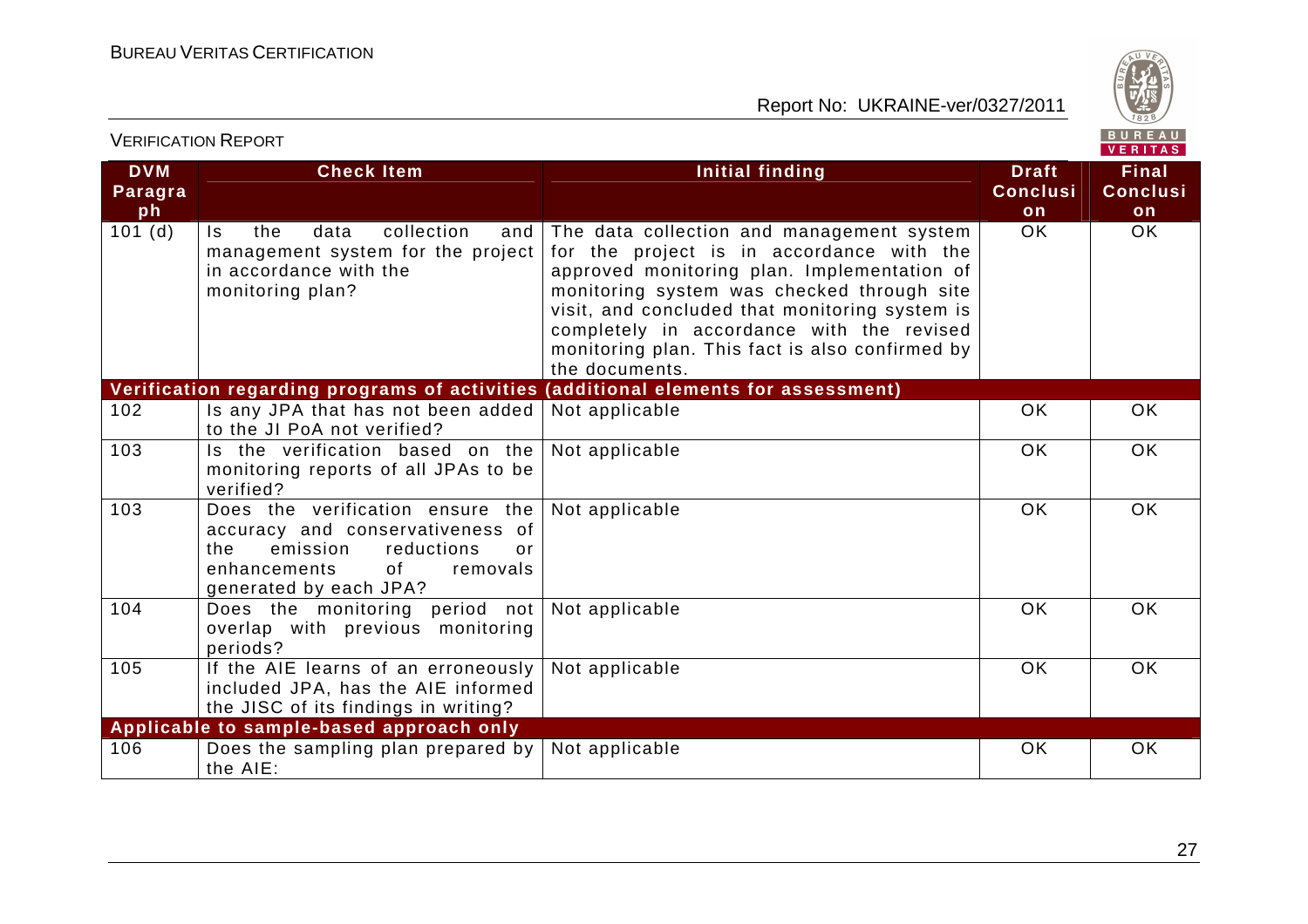

|                             | <b>VERIFICATION REPORT</b>                                                                                                                                                                                                                                                                                                                                                                                                                                                                                                                                                                                                                                                                                                                                                                                                                                     |                 | BUREAU<br>VERITAS                     |                                       |  |
|-----------------------------|----------------------------------------------------------------------------------------------------------------------------------------------------------------------------------------------------------------------------------------------------------------------------------------------------------------------------------------------------------------------------------------------------------------------------------------------------------------------------------------------------------------------------------------------------------------------------------------------------------------------------------------------------------------------------------------------------------------------------------------------------------------------------------------------------------------------------------------------------------------|-----------------|---------------------------------------|---------------------------------------|--|
| <b>DVM</b><br>Paragra<br>ph | <b>Check Item</b>                                                                                                                                                                                                                                                                                                                                                                                                                                                                                                                                                                                                                                                                                                                                                                                                                                              | Initial finding | <b>Draft</b><br><b>Conclusi</b><br>on | <b>Final</b><br><b>Conclusi</b><br>on |  |
|                             | (a) Describe its sample selection,<br>taking into<br>account that:<br>(i) For each verification that uses<br>a sample-based approach, the<br>sample selection<br>shall<br>be<br>sufficiently representative of the<br>JPAs in the JI PoA<br>such<br>extrapolation to all JPAs identified<br>for that verification is reasonable,<br>taking into account differences<br>among the characteristics of JPAs,<br>such as:<br>- The types of JPAs;<br>The complexity of the<br>applicable technologies and/or<br>measures used;<br>- The geographical location of<br>each JPA;<br>The amounts of expected<br>emission reductions of the JPAs<br>being verified;<br>- The number of JPAs for which<br>emission reductions are being<br>verified;<br>The<br>length of monitoring<br>of the JPAs being<br>periods<br>verified; and<br>- The samples selected for prior |                 |                                       |                                       |  |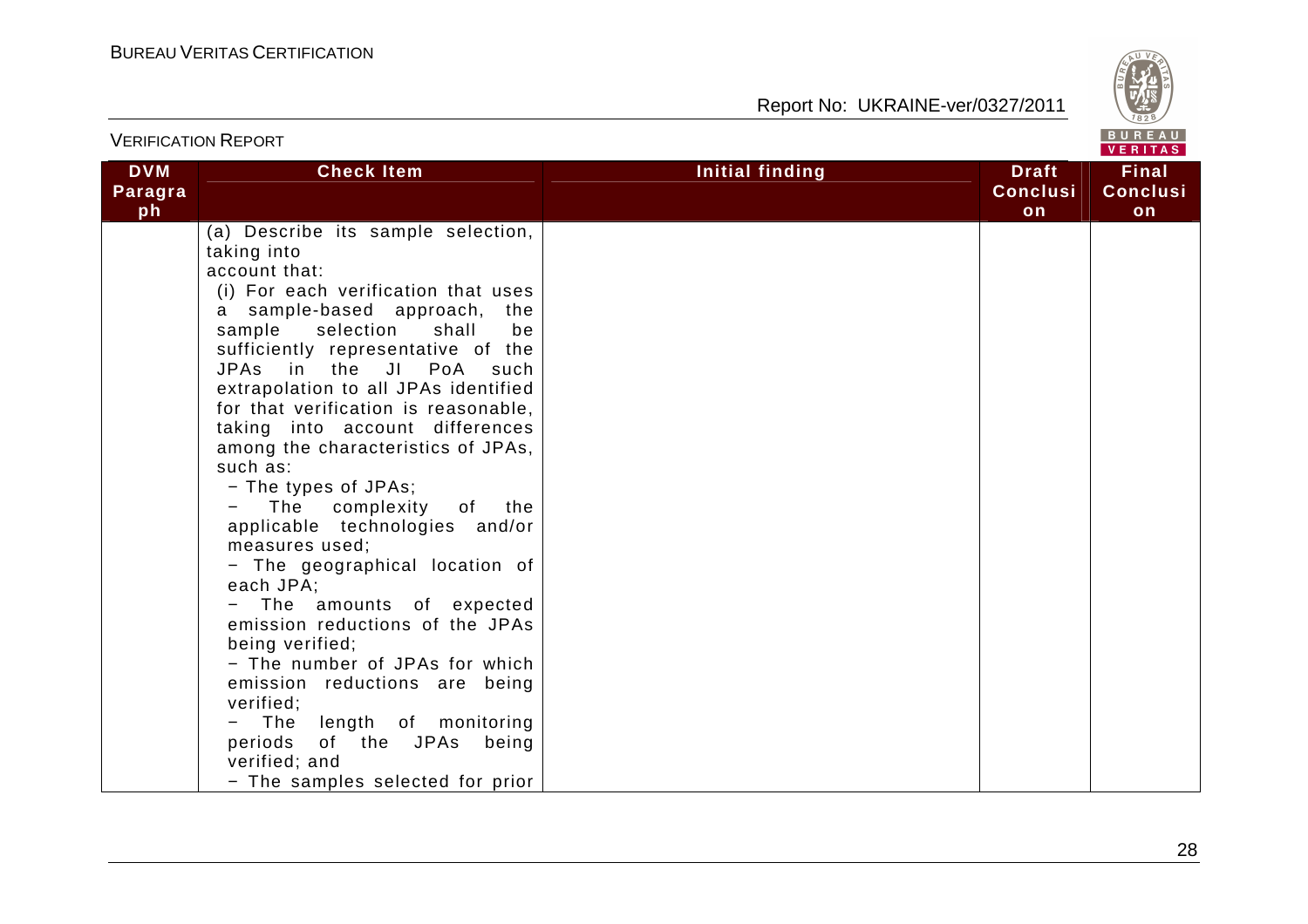

| <b>DVM</b> | <b>Check Item</b>                                          | Initial finding | <b>Draft</b>    | <b>Final</b>    |
|------------|------------------------------------------------------------|-----------------|-----------------|-----------------|
| Paragra    |                                                            |                 | <b>Conclusi</b> | <b>Conclusi</b> |
| ph         |                                                            |                 | on              | on              |
|            | verifications, if any?                                     |                 |                 |                 |
| 107        | Is the sampling plan ready for                             | Not applicable  | OK.             | OK              |
|            | publication through the secretariat                        |                 |                 |                 |
|            | along with the verification report                         |                 |                 |                 |
|            | and supporting documentation?                              |                 |                 |                 |
| 108        | Has the AIE made site inspections                          | Not applicable  | OK.             | OK              |
|            | of at least the square root of the                         |                 |                 |                 |
|            | number of total JPAs, rounded to                           |                 |                 |                 |
|            | the upper whole number? If the AIE                         |                 |                 |                 |
|            | makes no site inspections or fewer                         |                 |                 |                 |
|            | site inspections than the square                           |                 |                 |                 |
|            | root of the number of total JPAs,<br>rounded to            |                 |                 |                 |
|            | the<br>upper<br>whole<br>number, then does the AIE provide |                 |                 |                 |
|            | reasonable explanation<br>and<br>a                         |                 |                 |                 |
|            | justification?                                             |                 |                 |                 |
| 109        | Is the sampling plan available for                         | Not applicable  | OK.             | <b>OK</b>       |
|            | submission to the secretariat for                          |                 |                 |                 |
|            | the JISC.s ex ante assessment?                             |                 |                 |                 |
|            | (Optional)                                                 |                 |                 |                 |
| 110        | If the AIE learns of a fraudulently                        | Not applicable  | <b>OK</b>       | <b>OK</b>       |
|            | included JPA, a fraudulently                               |                 |                 |                 |
|            | monitored JPA or<br>an inflated                            |                 |                 |                 |
|            | number of emission reductions                              |                 |                 |                 |
|            | claimed in a JI PoA, has the AIE                           |                 |                 |                 |
|            | informed the JISC of the fraud in                          |                 |                 |                 |
|            | writing?                                                   |                 |                 |                 |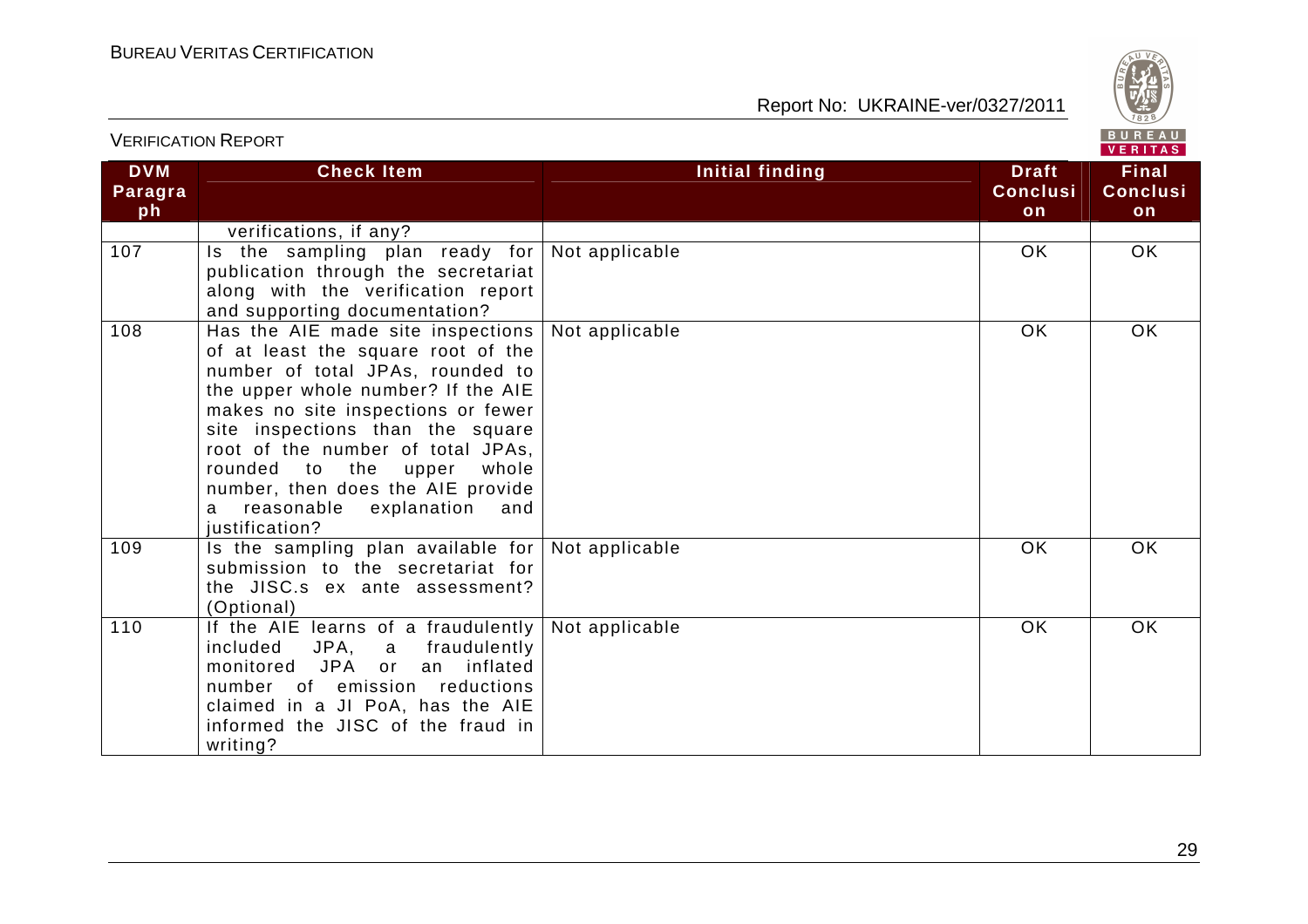

#### VERIFICATION REPORT

### **Table 2 Resolution of Corrective Action Requests and Clarification Requests**

| Draft report clarifications and<br>corrective action requests by<br>validation team                                                                                                                        | Ref. to<br>checkli<br>st<br>questio<br>n in<br>table 1 | Summary of project participant<br>response                                                                                                                                                                                                                                                                                                                  | <b>Verification team</b><br>conclusion                                               |
|------------------------------------------------------------------------------------------------------------------------------------------------------------------------------------------------------------|--------------------------------------------------------|-------------------------------------------------------------------------------------------------------------------------------------------------------------------------------------------------------------------------------------------------------------------------------------------------------------------------------------------------------------|--------------------------------------------------------------------------------------|
| Corrective Action Request 01 (CAR01).<br>Formulae 1.2.1<br>from<br>the<br>Monitoring<br>Report is absent in the Monitoring Plan<br>that was approved in the PDD. Please,<br>make corrections.              | Table<br>1, 94                                         | B.1.4.1. "Formulas<br>The section<br>calculate<br>project<br>to<br>used<br>emissions" of the monitoring report<br>corrected according to the<br>İS.<br>approved monitoring plan.                                                                                                                                                                            | The amendment was made<br>the Monitoring<br>in l<br>report.<br>Issue is closed.      |
| Corrective Action Request 02 (CAR02).<br>Please, provide previous certificates on<br>calibration<br>οf<br>environmental<br>measurement devices, such as Delta 65<br>and TEPMUT 5000.                       | Table<br>1, 101<br>(b)                                 | The calibration certificates<br>of<br>environmental<br>measurement<br>devices (Delta 65, TEPMUT 5000)<br>are attached to the monitoring<br>report.                                                                                                                                                                                                          | Necessary documents were<br>provided.<br>Thus, Issue is<br>closed.                   |
| Clarification request 01 (CL01). Please,<br>explain the reason of difference between<br>the value of emission reduction estimated<br>in the PDD and emission reduction stated<br>in the Monitoring report. | Table<br>1,93                                          | The difference between the value<br>of emission reduction estimated in<br>the PDD and emission reduction<br>stated in the Monitoring report can<br>be explained through steel and<br>sinter production increase in the<br>current monitoring period.<br>The<br>information<br>corresponding<br>is<br>stated in the section D.5 of the<br>monitoring report. | According to the explanation<br>and<br>documented<br>justification, issue is closed. |